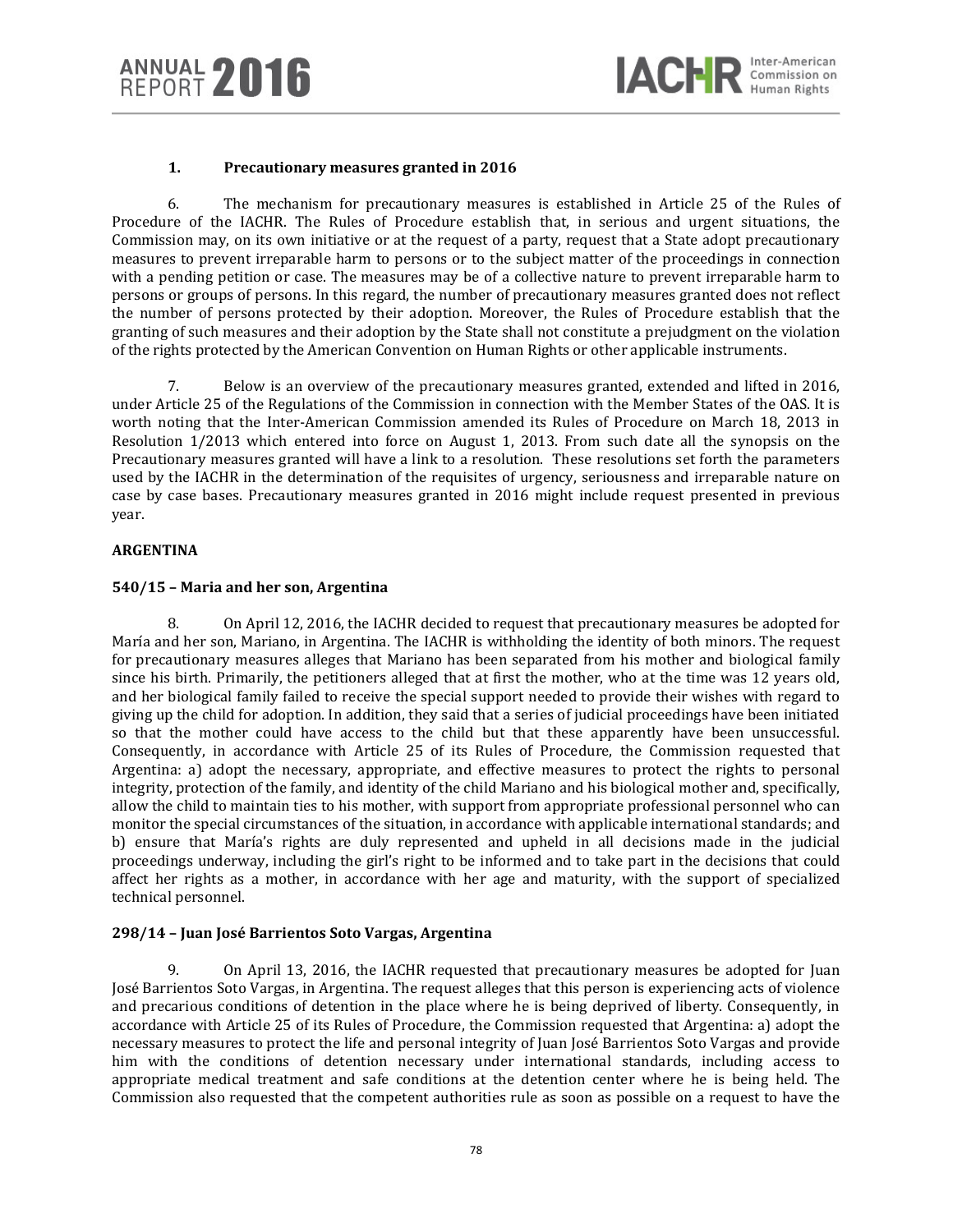beneficiary transferred to the Republic of Chile, based on a petition filed in the framework of the "Treaty on the Transfer of Convicted Nationals and Compliance with Criminal Judgments," ratified by Argentina and Chile. The Commission also asked Argentina to: b) reach agreement with the beneficiary and his representatives on the measures to be adopted; and c) report on the actions taken to investigate the events that led to the adoption of this precautionary measure, so as to avoid a recurrence.

# **496/14 and PM 37/15 – Persons Deprived of Liberty in Six Police Stations in Lomas de Zamora and La Matanza, Argentina**

10. On May 12, 2016, the IACHR decided to request that precautionary measures be adopted to protect the life and integrity of all individuals being deprived of their liberty in six police stations located in Lomas de Zamora and La Matanza, Argentina. The request for precautionary measures alleges that those being held in custody in these lockups are in jeopardy, given the extreme overcrowding, poor hygiene conditions, lack of natural light, risk of electrocution, 24-hour confinement, and the alleged use of torture. After analyzing the allegations of fact and law, the Commission considers that the information presented demonstrates, prima facie, that the individuals being deprived of their liberty in these police stations are facing a serious and urgent situation, as their life and personal integrity are threatened and at risk. Consequently, in accordance with Article 25 of its Rules of Procedure, the Commission asked Argentina to adopt the necessary measures to protect the life and personal integrity of those being held at: the 8th Police Station of Villa Galicia, in the department of Lomas de Zamora; the 10th Police Station of Puente La Noria, in Lomas de Zamora; the 1st Police Station of Esteban Echeverría, Monte Grande, in Lomas de Zamora; the 1st Police Station of San Justo, in the department of La Matanza; the 3rd Northeast District Police Station of La Tablada, in La Matanza, which is for women detainees; and the 2nd Police Station of Virrey del Pino, in La Matanza. The IACHR also requested that Argentina adopt an immediate contingency plan to reduce the length of stay in these police lockups, considering that these are meant to be temporary, and take immediate steps to substantially reduce overcrowding in these facilities, in line with international standards; that it provide adequate hygiene conditions and access to water fit for human consumption, along with adequate medical treatment for the detainees, appropriate to their health needs; and that it adopt the necessary measures to have contingency plans in place for any eventuality, making available fire extinguishers and other necessary tools. It also requested that Argentina reach agreement with the beneficiaries and their representatives on the measures to be adopted, and that it inform the IACHR concerning the actions taken to investigate the facts that led to the adoption of this precautionary measure, so as to avoid a recurrence.

# **700/15 – F and Family, Argentina**

11. On May 23, 2016, the IACHR decided to request that precautionary measures be adopted for 16-year-old "F" and his immediate family, in Argentina. The request for precautionary measures alleges that the teenager has faced acts of violence, threats, and harassment since he filed complaints against a police officer at the 18th Police Station of Rosario, in Santa Fe Province. After analyzing the allegations of fact and law, the Commission considers that the information presented demonstrates, prima facie, that F and his family are in a serious and urgent situation, as their life and personal integrity are at risk. Consequently in accordance with Article 25 of its Rules of Procedure, the Commission asked Argentina to adopt the necessary measures to protect the life and personal integrity of F and his immediate family; reach agreement with the beneficiaries and their representatives on the measures to be adopted; and inform the IACHR concerning the actions taken to investigate the allegations that led to the adoption of this precautionary measure, so as to avoid a recurrence.

# **376/15 – Irene, Argentina**

12. On July 7, 2016, the IACHR decided to request that precautionary measures be adopted for "Irene," in Argentina. The request for precautionary measures alleges that a 12-year-old girl, whom the IACHR has identified as "Irene" to protect her identity, has a severe neurological condition, mainly as a result of being born extremely prematurely, and needs various types of medical treatment and therapy to alleviate her condition and allow her to go to school. After analyzing the allegations of fact and law, the Commission believes that the information presented shows that "Irene" is facing a serious and urgent situation, as her life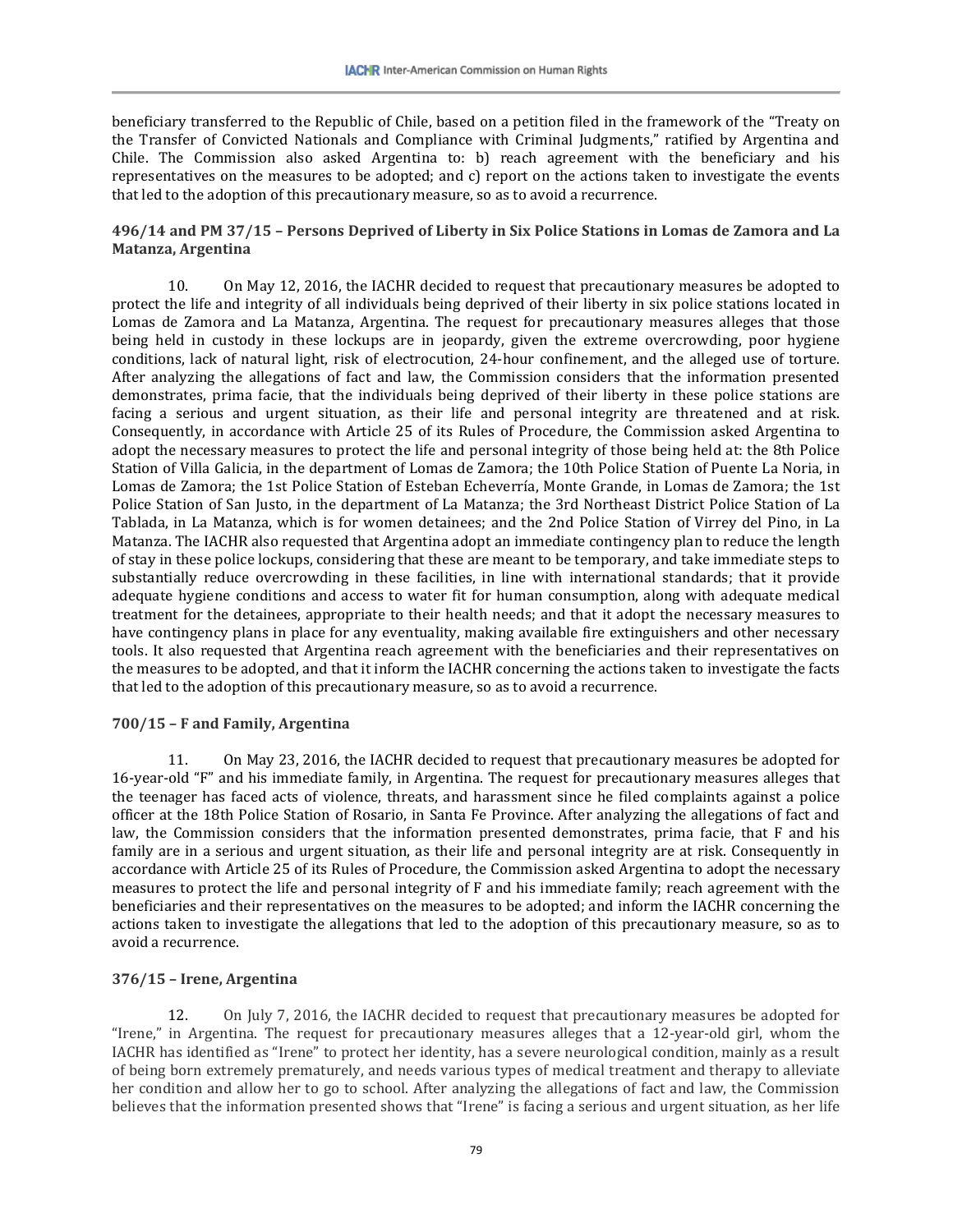and personal integrity are at risk. Consequently, in accordance with Article 25 of its Rules of Procedure, the Commission asked Argentina to adopt the necessary measures to protect Irene's life and personal integrity, taking into consideration her disability and health condition, so that she can have access to the special support services recommended by specialists, in keeping with applicable international standards. It also asked that the State reach agreement with the beneficiary and her representatives on the measures to be adopted.

# **425/11 – Arnoldo Ariel Vélez Estigarribia and His Household, Argentina (Resolution to Lift Precautionary Measure)**

13. On June 24, 2016, the IACHR lifted Precautionary Measure 425/11, which had been granted on November 18, 2011, in favor of Arnoldo Ariel Vélez Estigarribia and his household. Arnoldo Ariel Vélez Estigarribia had been the victim of attacks by agents of the Federal Correctional Complex No. 2 of Marcos Paz, where he was detained. As a result, the Commission had requested the adoption of precautionary measures to protect the life and physical integrity of those identified, among other measures.

# **BAHAMAS**

## **706/16 – Fred Smith et al., Bahamas**

14. On November 4, 2016, the IACHR decided to request that precautionary measures be adopted for Fred Smith and other individuals who make up the organization "Save the Bays," in the Bahamas. The request alleges that because of the organization's efforts to protect the environment, its members are subject to threats and harassment. Consequently, in accordance with Article 25 of its Rules of Procedure, the Commission requested that the Bahamas: a) adopt the necessary measures to protect the lives and personal integrity of the five identified members of "Save the Bays"; b) adopt the necessary measures to ensure that the five members of "Save the Bays" can carry out their work as human rights defenders without being subject to acts of intimidation, threats, and harassment; c) reach agreement with the beneficiaries and their representatives on the measures to be adopted; and d) report on the actions taken to investigate the allegations that led to the adoption of this precautionary measure, so as to avoid a recurrence.

### **BRAZIL**

### **208/16 – Plácido de Sá Carvalho Prison, Brazil**

15. On July 18, 2016, the IACHR decided to request that precautionary measures be adopted for those being deprived of liberty at the Plácido de Sá Carvalho Prison in the state of Rio de Janeiro, Brazil. The request alleges that these individuals face severe conditions of detention that reportedly include serious infrastructure problems, which are said to create risks of fires due to exposed electrical wires; lack of continuous access to drinking water, as well as to ventilation and adequate lighting; shortage of medical personnel in relation to the number of prisoners and access to medical treatment; and terrible sanitation conditions, among other alleged circumstances. Primarily, the petitioners noted that 13 of the prison's inmates had died between January 1 and June 26, 2016. Consequently, in accordance with Article 25 of its Rules of Procedure, the Commission requested that Brazil: a) adopt the necessary measures to protect the lives and personal integrity of the inmates of the Plácido de Sá Carvalho Prison; b) take immediate steps to substantially reduce overcrowding inside the prison, in accordance with international standards; c) provide adequate sanitation conditions in the facility and access to water for human consumption, as well as appropriate medical treatment for the inmates, in line with their medical conditions; d) adopt the necessary measures to have emergency plans in place for any eventuality; e) reach agreement with the beneficiaries and their representatives on the measures to be adopted; and f) report on the steps taken to investigate the incidents that led to the adoption of this precautionary measure, so as to avoid a recurrence.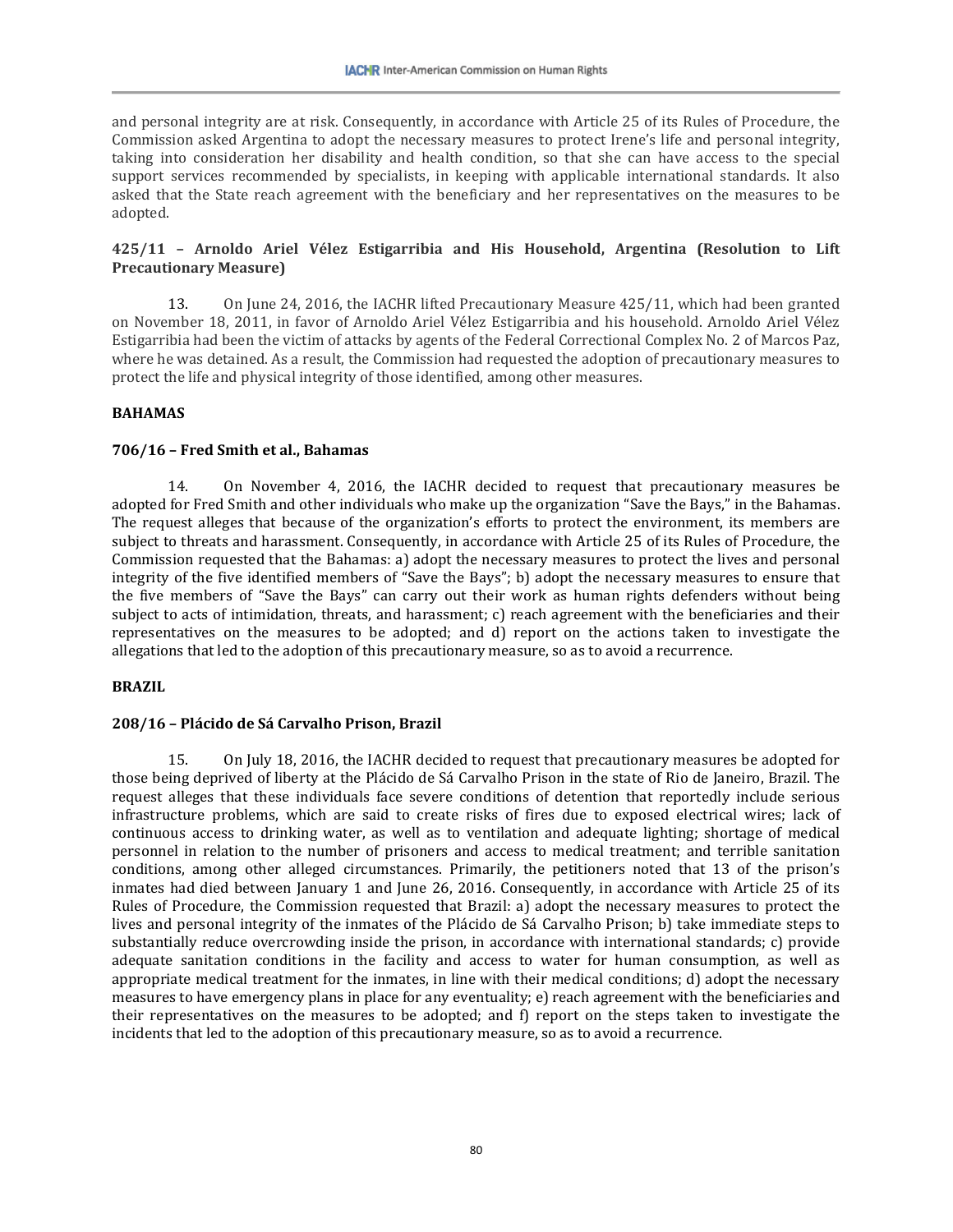# **302/15 – Adolescents Deprived of Liberty at the Center for Socio-Educational Services for Adolescents (CASA), Brazil**

16. On July 21, 2016, the IACHR decided to request that precautionary measures be adopted for two adolescents in custody at the Cedro Center for Socio-Educational Services for Adolescents (CASA), in Brazil. The request for precautionary measures alleges that the adolescents are at risk due to the alleged use of excessive force by personnel at the detention center, the use of prolonged and continued solitary confinement as a disciplinary punishment, and the lack of proper medical attention in the event of these episodes of violence. After analyzing the allegations of fact and law, the Commission believes that the information presented demonstrates, *prima facie*, that the two adolescents are in a serious and urgent situation as their lives and personal integrity are at grave risk. Consequently, in accordance with Article 25 of its Rules of Procedure, the Commission requested that Brazil adopt the necessary measures to protect the lives and personal integrity of the adolescents being held at the Cedro CASA, in the state of São Paulo; that it provide proper medical attention that ensures that the adolescents' personal integrity and lives are protected; and that it implement concrete measures to prohibit the application of forms of disciplinary punishment that are contrary to international standards applicable to children and adolescents, including the practice of solitary confinement. The Commission also asked Brazil to come to an agreement with the beneficiaries and their representatives on the measures to be adopted and to report on the steps taken to investigate the allegations that led to the adoption of this precautionary measure, so as to avoid a recurrence.

# **CHILE**

# **46/14 – Juana Calfunao et al., Chile**

17. On May 23, 2016, the IACHR extended Precautionary Measure 46/14, originally granted on October 26, 2015, to the benefit of Juana Calfunao and members of her family, in Chile. Through this extension, the IACHR asked the State to protect the life and personal integrity of Jorge Ignacio Landero Calfunao, Carolina Maciel Landero Calfunao, and Luis Calfunao Zavala, children and a nephew of Juana Calfunao. The information provided by the beneficiaries indicates that these individuals are at risk, as they have been targets of threats, harassment, and acts of violence because they live in the same territory as Juana Calfunao, and have become involved in various actions to defend the territory where they live. Through its decision to extend this precautionary measure, the Commission asked Chile to adopt the necessary measures to protect the life and personal integrity of Jorge Ignacio Landero Calfunao, Carolina Maciel Landero Calfunao, and Luis Calfunao Zavala; reach agreement with the beneficiaries and their representatives on the measures to be adopted; and inform the IACHR concerning the actions taken to investigate the allegations that led to the adoption of this precautionary measure, so as to avoid a recurrence.

# **COLOMBIA**

# **113/14 – Luis Ernesto Olave Valencia and His Family, Colombia**

18. On November 1, 2016, the IACHR decided to request that precautionary measures be adopted for Luis Ernesto Olave Valencia and his family, in Colombia. The request alleges that Mr. Olave has been the target of threats, harassment, and acts of violence that have been increasing in number and intensity in recent months, reportedly in response to his intensified efforts as a human rights defender and coordinator of Afro-descendant peoples for the Red Latinoamericana y del Caribe para la Democracia [Latin American and Caribbean Network for Democracy], in the department of Chocó. Consequently, in accordance with Article 25 of its Rules of Procedure, the Commission asked Colombia to: a) adopt the necessary measures to protect the life and personal integrity of Luis Ernesto Olave Valencia and his family; b) adopt the necessary measures so that Luis Ernesto Olave Valencia can carry out his activities as a human rights defender without being subject to acts of intimidation, threats, and harassment; c) reach agreement with the beneficiary and his representatives on the measures to be adopted; and d) report on the steps taken to investigate the allegations that led to the adoption of this precautionary measure, so as to avoid a recurrence.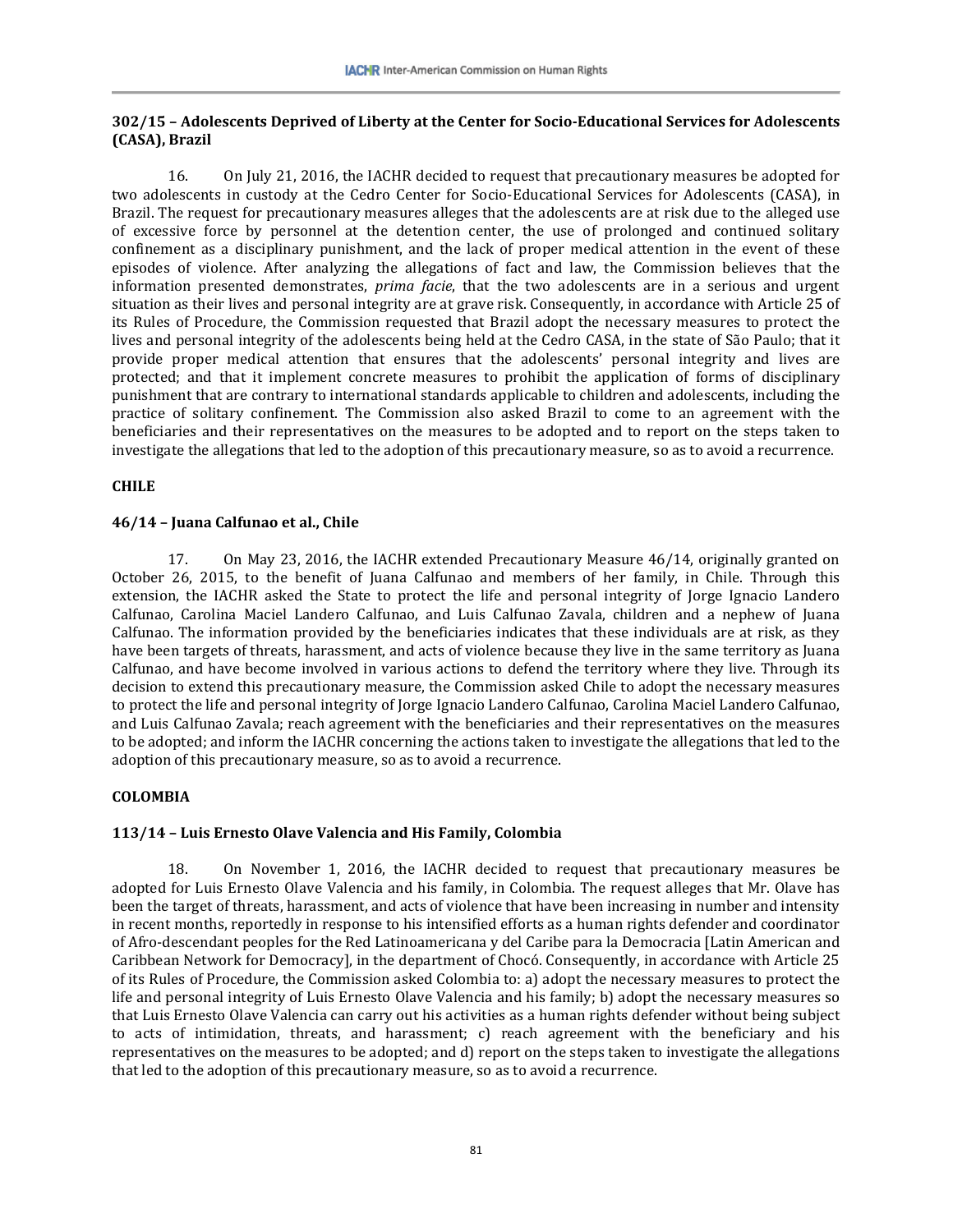# **548/15 – Several Leaders of the Ancestral Mining Communities of Remedios and Segovia, Colombia**

19. On November 1, 2016, the IACHR decided to request that precautionary measures be adopted for five leaders of the ancestral mining communities of Remedios and Segovia, in Colombia. The request claims that these individuals are being subject to threats, harassment, intimidation, and acts of violence, due to their positions on extractive projects in the area. Consequently, in accordance with Article 25 of its Rules of Procedure, the Commission asked Colombia to: a) adopt the necessary measures to protect the lives and personal integrity of Eliober Castañeda Quintero, Jaime Alonso Gallego Gómez, Dionny Manfredy Ramírez Álvarez, Javier Antonio Ávila Ettien, and Pablo Alberto Gómez, who belong to traditional, ancestral mining communities in the towns of Segovia and Remedios; b) adopt the necessary measures so that these individuals can carry out their activities as human rights defenders without being subject to intimidation, threats, and harassment; c) reach agreement on the measures with the beneficiaries and their representatives; and d) report on the steps taken to investigate the allegations that led to the adoption of this precautionary measure, so as to avoid a recurrence.

## **658/16 – Erlendy Cuero Bravo, Colombia**

20. On December 6, 2016, the IACHR decided to request that precautionary measures be adopted for Erlendy Cuero Bravo and her family, in Colombia. The request for precautionary measures alleges that the proposed beneficiary is at risk because of her work as a defender of Afro-Colombians' human rights in Colombia. After analyzing the allegations of fact and law, the Commission considered that the information presented shows that Erlendy Cuero Bravo and her family are in a serious and urgent situation, as their lives and personal integrity are at grave risk. Consequently, in accordance with Article 25 of its Rules of Procedure, the Commission asked Colombia to adopt the necessary measures to protect the life and integrity of Erlendy Cuero Bravo and her family.

## **382/12 – Héctor Sánchez Gómez et al., Colombia**

21. On December 17, 2016, the IACHR decided to request that precautionary measures be adopted for several identified members of the Community Action Board of the village of Rubiales, in Colombia. The request for precautionary measures alleges that these individuals have been targets of threats, harassment, intimidation, and acts of violence due to their position on reports of alleged contamination related to oil extraction and complaints by workers at one company regarding precarious working conditions. Consequently, in accordance with Article 25 of the its Rules of Procedure, the IACHR asked Colombia to: a) adopt the necessary measures to protect the lives and personal integrity of Héctor Sánchez, Alexander Castrillón Cubides, Hugo Mejía, Claudia Fierro Camacho, and Neiret Escobar Vela, members of the Community Action Board of the village of Rubiales, in the department of Meta; b) adopt the necessary measures so that Héctor Sánchez, Alexander Castrillón Cubides, Hugo Mejía, Claudia Fierro Camacho, and Neiret Escobar Vela can carry out their work as human rights defenders without being subject to acts of intimidation, threats, and harassment; c) reach agreement with the beneficiaries and their representatives on the measures to be adopted; and d) report on the steps taken to investigate the allegations that led to the adoption of this precautionary measure, so as to avoid a recurrence.

# **747/16 – Luis, Colombia**

22. On December 22, 2016, the IACHR decided to request that precautionary measures be adopted for "Luis," in Colombia. The request for precautionary measures alleges that a 6-year-old boy whom the IACHR is identifying as "Luis" to protect his identity—is at risk because he has a disease called dystrophic epidermolysis bullosa, and even though he is the beneficiary of court-ordered protection, he is reportedly not receiving the medical care he needs. After analyzing the allegations of fact and law, the Commission believes that the information presented shows, prima facie, that "Luis" faces a serious and urgent situation, as his life and personal integrity are at risk. Consequently, in accordance with Article 25 of the IACHR Rules of Procedure, the Commission asked Colombia to adopt the necessary measures to protect the life and personal integrity of "Luis"; come to an agreement with the beneficiary and his representatives on the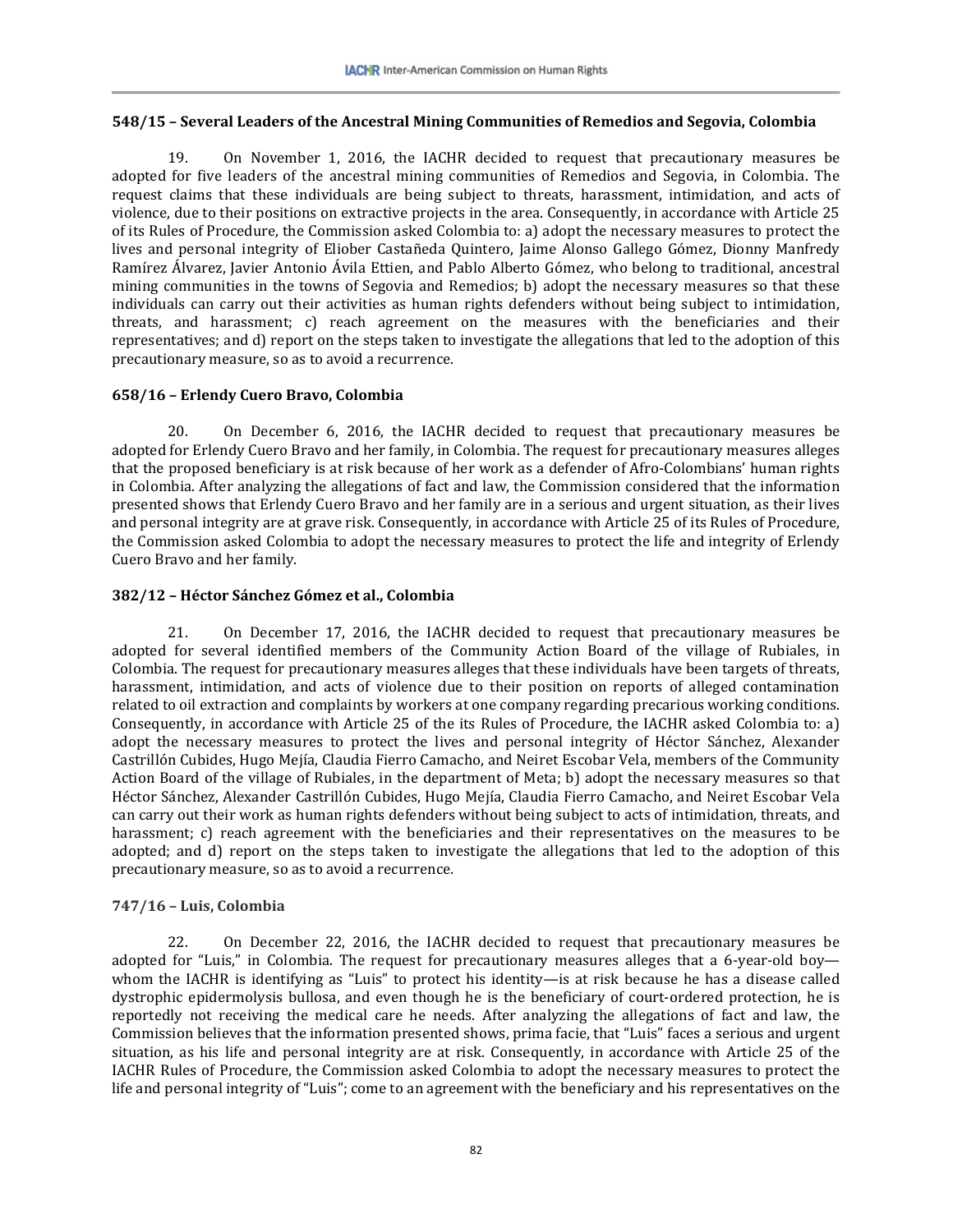measures to be adopted; and report on the steps taken to investigate the allegations that led to the adoption of this precautionary measure, so as to avoid a recurrence.

# **114/07 – Jhon Fredy Posso Moreno and his family, Colombia**

23. On March 16, 2016, the IACHR lifted precautionary measure 114/07 granted on July 6, 2007 in favor of Jhon Fredy Posso Moreno and his family. Jhon Fredy Posso had been declared a military target after he filed a complaint against the involvement of the paramilitary in the crimes committed in the city of Tulula. Moreover, he received death threats due to his role as a human rights advocate and his wife, Ms. Cecilia Bohórquez Santiago, was kidnapped, and subject to persecution and threats. For this reason, the IACHR requested the adoption of precautionary measures to safeguard the rights to life and personal integrity of the identified people, among other measures.

# **252/10 – Alvaro Martínez Torres and others, Colombia**

24. On March 16, 2016, the IACHR lifted precautionary measure 252/10 granted on August 13, 2010, in favor of Álvaro Martínez Torres and others. Family Martínez was in a situation of imminent risk due to the fact that they were carrying out activities advocating human rights in favor of members of the family and other displaced people in the ranch "La Alemania", within estate San Onofre, department of Sucre. Also, they were at risk because of the efforts made towards clarifying the facts that led to Rogelio Martínez's death, killed on May 10, 2010, supposedly by armed groups outside the law. For this reason, the Commission requested the adoption of precautionary measures to safeguard the rights to life and personal integrity of the identified people, among other measures.

# **134/00 – CREDHOS and Corporación Nación, Colombia**

25. On April 21, 2016, the IACHR partially lifted precautionary measure 134/00 granted on September 15, 2000, in favor of the organization *Corporación Regional para la Defensa de los Derechos Humanos en el Magdalena Medio* (CREDHOS), with headquarters in the city of Barrancabermeja. According to the information provided, during the "Human Rights and Life Forum, copies of written statements containing death threats against the members of this organization by the Autodefensas Unidas de Colombia (AUC) were found. Afterwards, the representatives reported that Régulo Madero, Henry Lozano, Rebeca Celis y Francisco Campo left CREDHOS in order to form the organization called *Corporación Nación*. For this reason, the Commission requested the adoption of precautionary measures to safeguard the rights to life and personal integrity of the identified people, among other measures.

# **COSTA RICA**

# **617/15 - Gomez Murillo and others, Costa Rica**

26. On January 29, 2016, the Commission decided to request the adoption of precautionary measures in favor of six couples in Costa Rica who, according to health professionals, have infertility problems. The request for precautionary measures alleges that the six couples benefited by this precautionary measure have not been able to use the technique of vitro fertilization (IVF) because of the ban decreed by the Constitutional Chamber of Costa Rica. After analyzing the allegations of fact and law, the Commission considers that the information presented shows, prima facie, that the beneficiaries are in a serious and urgent situation. Their rights are allegedly in risk of irreparable damage, in view of the lack of access to IVF treatment and to the effects over time could result in the exercise of their rights. Consequently, in accordance with Article 25 of its Rules of Procedures, the Commission requested the State of Costa Rica to adopt the necessary measures to make the IVF technique immediately accessible to the couples identified in the resolution granting this precautionary measure; and to agree the measures to be adopted with the beneficiaries and their representatives.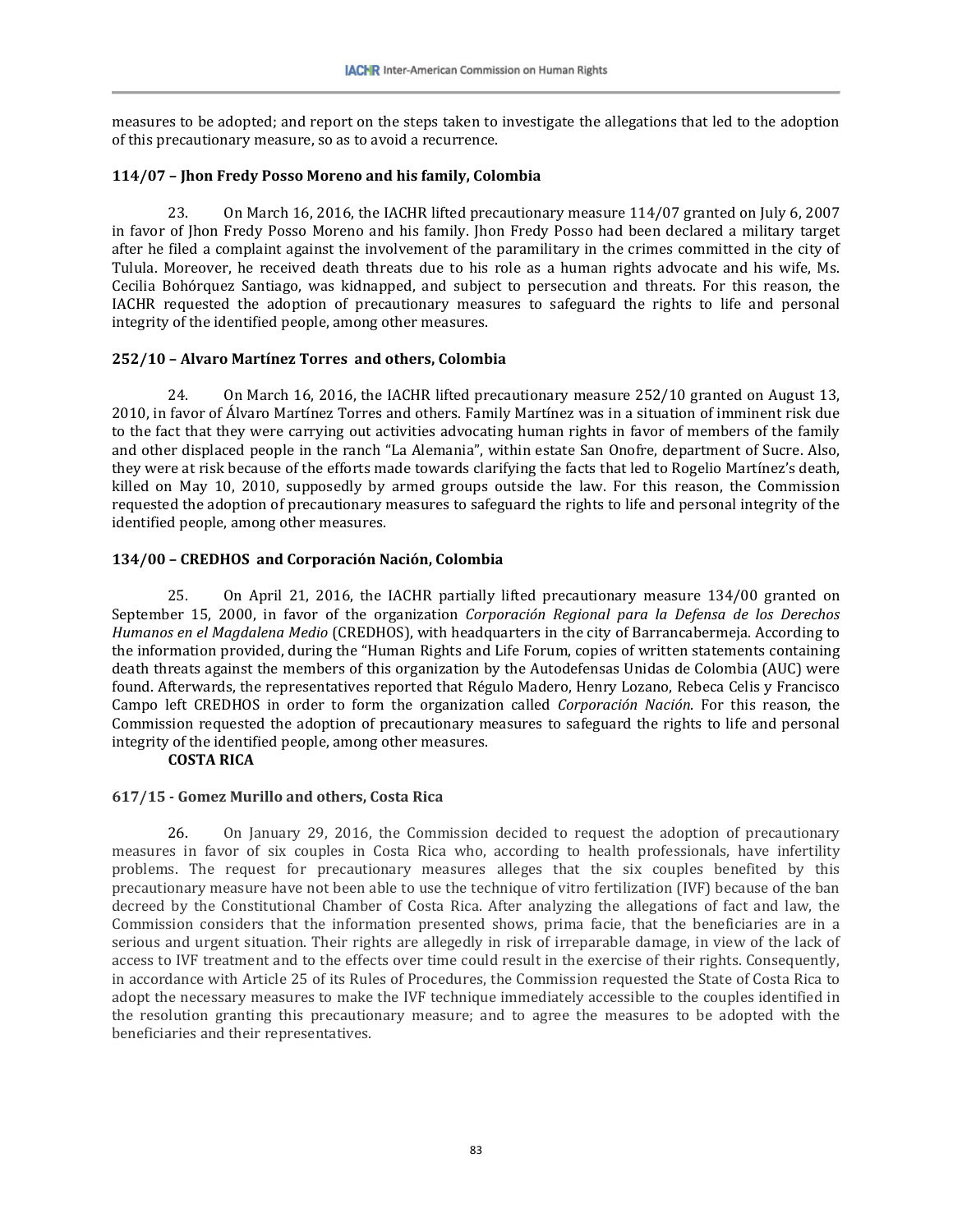### **CUBA**

## **236/16 – Juana Mora Cedeño et al., Cuba**

27. On July 3, 2016, the IACHR decided to request that precautionary measures be adopted for Juana Mora Cedeño and Mario José Delgado González, in Cuba. The request for precautionary measures alleges that Juana Mora Cedeño and Mario José Delgado González are human rights defenders, specifically defenders of the rights of lesbian, gay, bisexual, trans, intersex, and queer (LGBTIQ) persons. After analyzing the allegations of fact and law, the Commission believes that the information presented demonstrates, *prima facie*, that Juana Mora Cedeño and Mario José Delgado González are in a serious and urgent situation, as their lives and personal integrity are at risk. Consequently, in accordance with Article 25 of its Rules of Procedure, the Commission asked Cuba to adopt the necessary measures so that Juana Mora Cedeño and Mario José Delgado González can freely carry out their activities as human rights defenders without in the process being subject to acts of violence and harassment that could jeopardize their right to personal integrity. It also asked the State to come to an agreement with the beneficiaries and their representatives on the measures to be adopted, and to report on the steps taken to investigate the allegations that led to the adoption of this precautionary measure, so as to avoid a recurrence.

## **96/15 – Members of the Cubalex Legal Information Center, Cuba (Extension)**

28. On November 14, 2016, the IACHR decided to extend the scope of the precautionary measures initially granted for the members of Cubalex. The request to expand the measures alleges that seven people from the Cubalex organization have been targets of purported acts of violence, harassment, threats, and intimidation because of their work as human rights defenders. Consequently, in accordance with Article 25 of its Rules of Procedure, the Commission decided to extend these precautionary measures and therefore asked the State of Cuba to: a) adopt the necessary measures to guarantee the lives and personal integrity of Teresa Perdomo Sánchez, Leonardo Romero Cruz, Arianna Caridad Romero Bonet, Dayán Alfredo Pérez Noriega, Diego Ricardo Ricardo Silva, Amado Jorge Iglesia Cruz, and Julio Alfredo Ferrer Tamayo, all members of Cubalex; b) adopt the necessary measures to guarantee that the members of Cubalex can carry out their activities as human rights defenders without being subject to acts of violence and harassment in the process of doing their work; c) reach agreement with the beneficiaries and their representatives on the measures to be adopted; and d) report on the steps taken to investigate the allegations that led to the adoption and extension of this precautionary measure, so as to avoid a recurrence.

### **GUATEMALA**

## **231/12 – Wilfredo Ramón Stokes Baltazar, Guatemala**

29. On April 1, 2016, the IACHR decided to request that precautionary measures be adopted for Wilfredo Ramón Stokes Baltazar, who is being deprived of liberty in Guatemala. The request alleges that this man is at risk because of a series of medical conditions, which are exacerbated by the lack of comprehensive medical care. Consequently, in accordance with Article 25 of its Rules of Procedure, the Commission asked Guatemala to: a) adopt the necessary measures to protect the life and personal integrity of Wilfredo Ramón Stokes Baltazar, and specifically to provide him with appropriate medical care, taking into consideration his current situation and medical conditions; b) reach agreement with the beneficiary and his representatives on the measures to be adopted; and c) report on the steps taken to investigate the allegations that led to the adoption of this precautionary measure, so as to avoid a recurrence.

# **497/2016 – Thelma Esperanza Aldana Hernández and Family, Guatemala**

30. On July 22, 2016, the IACHR decided to request precautionary measures for Thelma Esperanza Aldana Hernández and her family, in Guatemala. The request for precautionary measures alleges that Thelma Esperanza Aldana Hernández faces a situation of risk as a consequence of doing her job as Attorney General and Chief of the Public Prosecutor's Office in Guatemala. After analyzing the allegations of fact and law, the Commission considers that the information presented shows that Thelma Esperanza Aldana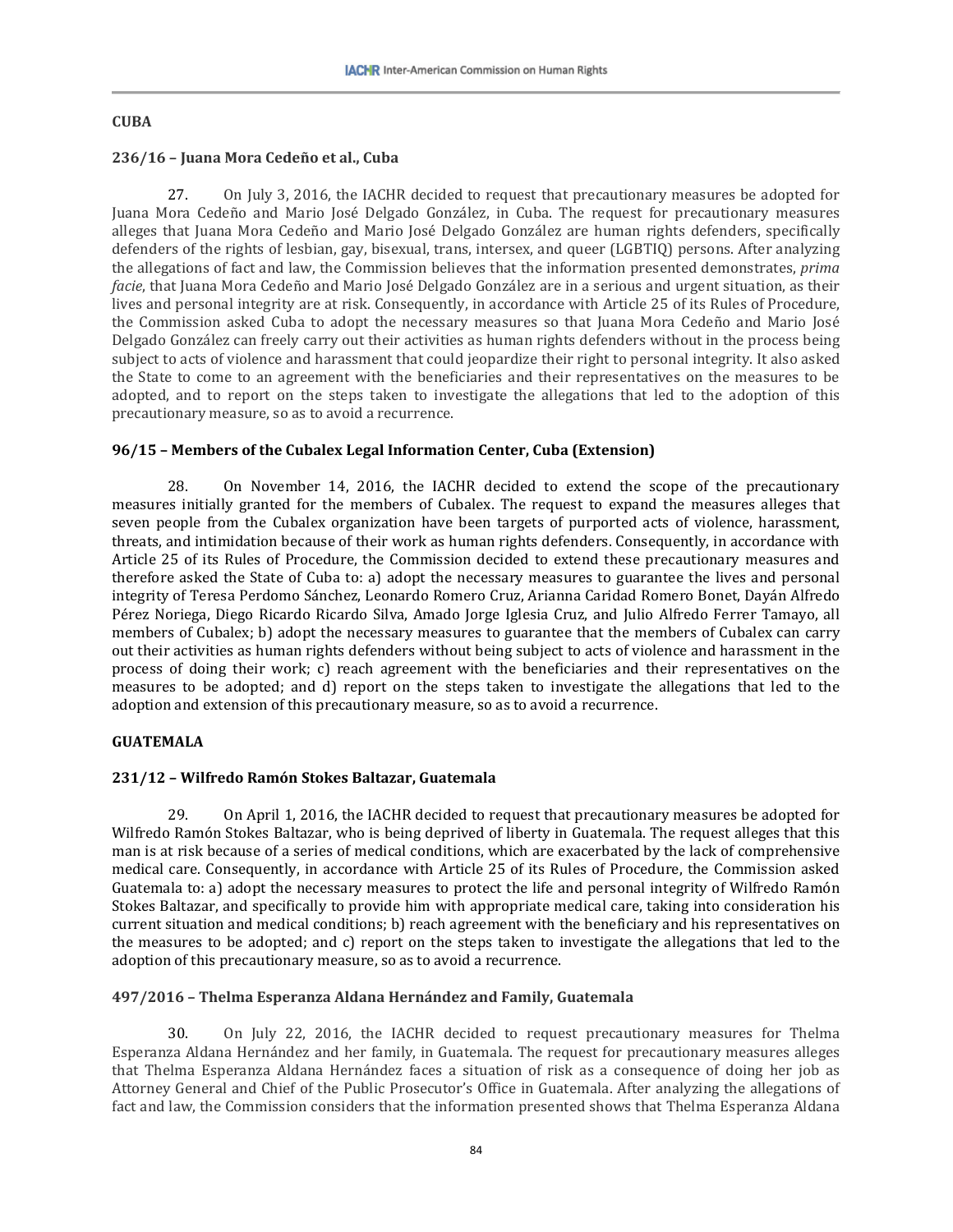Hernández and members of her family are in a serious and urgent situation, as their lives and personal integrity are at risk. Consequently, in accordance with Article 25 of its Rules of Procedure, the Commission asked Guatemala to adopt the necessary measures to protect the lives and personal integrity of Thelma Esperanza Aldana Hernández and her family unit; to adopt the necessary measures so that Thelma Esperanza Aldana Hernández can carry out her activities as Attorney General and Chief of the Public Prosecutor's Office in Guatemala without being subjected to intimidation, threats, and harassment; to come to an agreement with the beneficiaries and their representatives on the measures to be adopted; and to report on the steps taken to investigate the allegations that led to the adoption of this precautionary measure, so as to avoid a recurrence.

## **366/16 – Miguel Ángel Gálvez and Family, Guatemala**

31. On August 21, 2016, the IACHR decided to request that precautionary measures be adopted for Miguel Ángel Gálvez—who works as a Criminal Trial Court Judge, Drug Trafficking and High-Risk Crimes—and his family, in Guatemala. The request alleges that because of his work as a judge, he is the target of a series of threats, acts of harassment, and possible assassination plans. Consequently, in accordance with Article 25 of its Rules of Procedure, the Commission requested that Guatemala: a) adopt the necessary measures to protect the life and personal integrity of Miguel Ángel Gálvez and his immediate family; b) adopt the measures necessary for Miguel Ángel Gálvez to do his work as a judge without being subject to acts of intimidation, threats, and harassment; c) reach agreement with the beneficiaries and their representatives on the measures to be adopted; and d) report on the steps taken to investigate the allegations that led to the adoption of this precautionary measure, so as to avoid a recurrence.

## **661/16 – Ramón Cadena Rámila, Guatemala**

32. On October 20, 2016, the IACHR decided to request that precautionary measures be adopted for human rights defender Ramón Cadena Rámila and his family, in Guatemala. The request alleges that he has been the target of threats, acts of violence, and smear campaigns because of his work as a director of the International Commission of Jurists and as a human rights defender. Consequently, in accordance with Article 25 of its Rules of Procedure, the Commission requested that Guatemala: a) adopt the necessary measures to protect the life and personal integrity of Ramón Cadena Rámila and his immediate family; b) adopt the necessary measures so that Ramón Cadena Rámila can carry out his work as a human rights defender without being subject to acts of intimidation, threats, and harassment; c) reach agreement with the beneficiaries and their representatives on the measures to be adopted; and d) report on the steps taken to investigate the allegations that led to the adoption of this precautionary measure, so as to avoid a recurrence.

# **125/16 – María de los Ángeles Chua Colop, Guatemala**

33. On November 19, 2016, the IACHR decided to request that precautionary measures be adopted for 18-year-old María de los Ángeles Chua Colop, in Guatemala. The request alleges that María suffers from a series of congenital diseases, including hydrocephaly, myelomeningocele, spina bifida, urinary incontinence, and paraplegia of the lower limbs. Specifically, the petitioner presented detailed information about the effects of these diseases on María, such as: i) chronic kidney problems; ii) constant pain; iii) constant seizures; iv) dislocated hips; v) hair loss; vi) deformed shoulders; vii) excess weight; and viii) development of suicidal tendencies, among others. In addition, the petitioner has indicated that the competent authorities—who, even though there is a court judgment in place, apparently did not implement appropriate medical treatment during her childhood and adolescence—purportedly denied María access to appropriate health benefits because she had reached the age of majority. Consequently, in accordance with Article 25 of its Rules of Procedure, the Commission asked Guatemala to: a) adopt the necessary measures to protect the life and personal integrity of María de los Ángeles Chua Colop, and specifically to provide her with the appropriate medical care recommended by the relevant specialists, in accordance with her conditions; b) adopt the measures necessary to ensure that María de los Ángeles Chua Colop has access to the medical treatment indicated, in a way that is affordable and accessible, given her particular situation; and c) reach agreement with the beneficiary and her representatives on the measures to be adopted.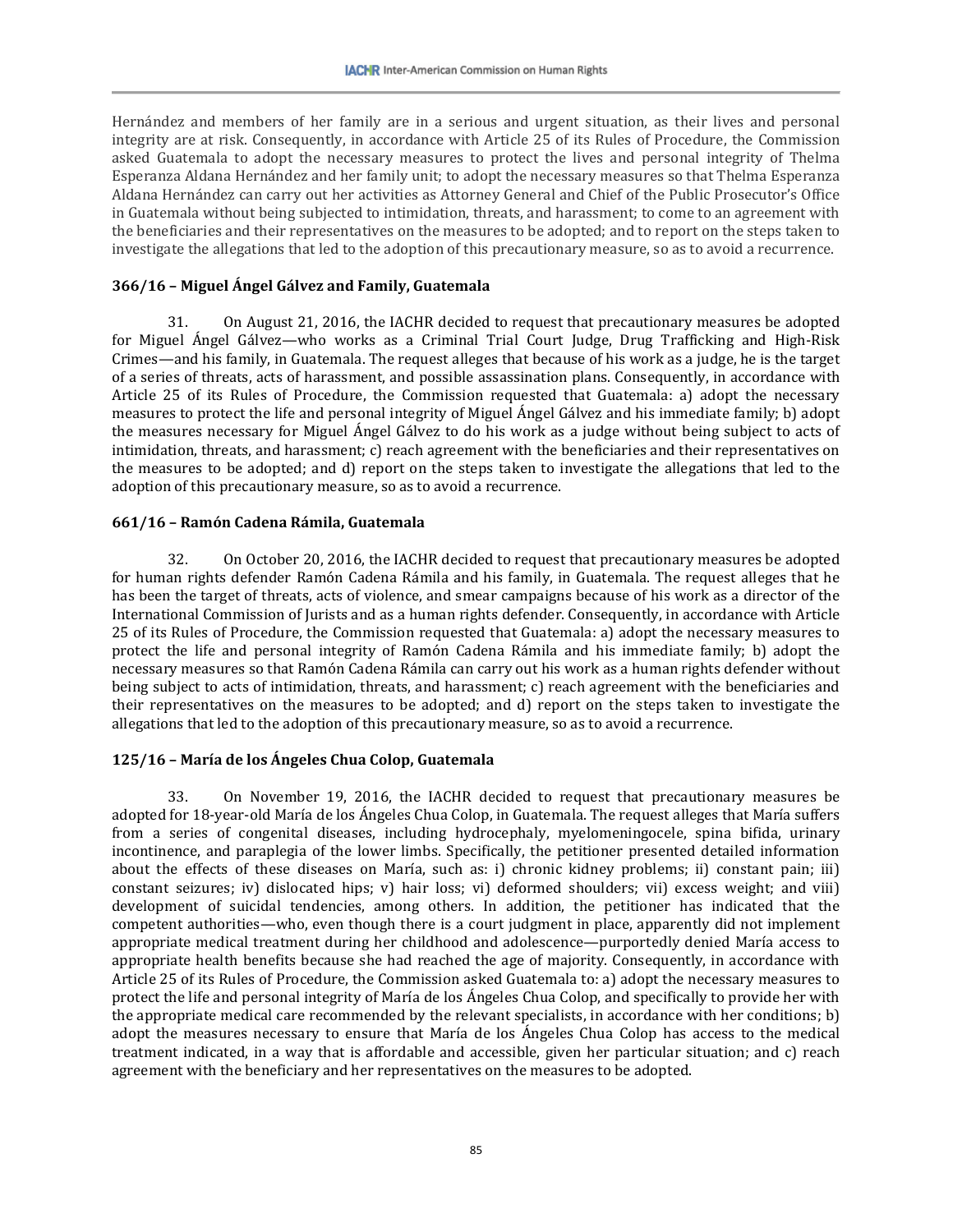### **468/16 – Daniel Pascual, Guatemala**

34. On December 6, 2016, the IACHR decided to request precautionary measures for Daniel Pascual and his family, in Guatemala. The request for precautionary measures alleges that the proposed beneficiary is at risk because of his work as a human rights defender. After analyzing the allegations of fact and law, the Commission believes that the information presented shows that Daniel Pascual is in a serious and urgent situation. Consequently, in accordance with Article 25 of its Rules of Procedure, the Commission asked Guatemala to adopt the necessary measures to protect his life and personal integrity.

# **705/16 - Esteban Hermelindo Cux Choc et al., Guatemala**

35. On December 6, 2016, the IACHR decided to request precautionary measures for Esteban Hermelindo Cux Choc and his family, and for Juan Moisés Mo Quib, in Guatemala. The request for precautionary measures alleges that the proposed beneficiaries are facing risk because of their work as human rights defenders in Guatemala. After analyzing the allegations of fact and law, the Commission believes that the information presented shows that the situation of Esteban Hermelindo Cux Choc and Juan Moisés Mo Quib is serious and urgent, as their lives and personal integrity are at grave risk. Consequently, in accordance with Article 25 of its Rules of Procedure, the Commission asked Guatemala to adopt the necessary measures to protect their lives and personal integrity.

# **255/08 – 19 members of the El Jute community, Guatemala (Lifted)**

36. On March 2016, the IACHR lifted precautionary measure 255/11 granted on May 13, 2009, in favor of the 19 survivors from the El Jute community. Claudia Crisóstomo, Emilia Cheguen, Margarita Crisóstomo, Marcos Ramos Díaz, Francisco Javier Rivera, Aulalio Gallardo, Humberto Crisóstomo Mateo, Octavio Ramos, María Macaria López, Miguel Ángel Gallardo Álvarez, Isidoro de Jesús Gallardo Rivera, Pedro Gallardo Rivera, María Gallardo Rivera, Emilio Rivera Méndez, Maribel Crisóstomo López Ingrid, Noemí Crisóstomo López, Adán Ceferino Crisóstomo, Juan Antonio Rivera Ramos and Nidia Crisóstomo Mateo were subject to threats since 2007 due to the fact that they acted as witnesses in a criminal action against agents of the Public Force. Also, there was an increase in the level of risk when in 2009 the said criminal action took place. For this reason, the Commission requested the adoption of precautionary measures to safeguard the rights to life and personal integrity of the identified people, among other measures.

# **869/04 – Héctor Ramírez Rubio et al., Guatemala (Lifted)**

37. On November 14, 2016, the IACHR decided to lift Precautionary Measure 869/04, which had been granted on May 26, 2004, for Héctor Ramírez Rubio and others. Initially, the precautionary measures sought to protect the lives and integrity of these individuals, who had been targets of death threats and other acts of intimidation in reprisal for a complaint filed against Efraín Ríos Montt. The IACHR lifted the measure due to the death of the journalist Héctor Ramírez Rubio.

# **HONDURAS**

# **112/16 – Members of COPINH, Berta Cáceres' relatives and other, Honduras**

38. On March 5th of 2016, the IACHR decided to request that precautionary measures be adopted in favor of the life and personal integrity of the members of COPINH, Berta Cáceres's relatives and Gustavo Castro in Honduras. The request for precautionary measures alleges that the beneficiaries, members of COPINH, are at risk due to their activities in the defense of human rights, the environment and natural resources; Berta Cáceres relatives due to the recent murder of COPINH's activist; and Gustavo Castro for witnessing such murder. After analyzing the allegations of fact and law, the Commission considers that the information presented demonstrates, *prima facie*, that members of COPINH, Berta Cáceres' relatives and Gustavo Castro are in a serious and urgent situation given the fact that their life and personal integrity are allegedly threatened and at risk. Consequently, in accordance with Article 25 of its Rules and Procedures, the Commission requested Honduras to adopt the necessary measures to guaranteeing the life and personal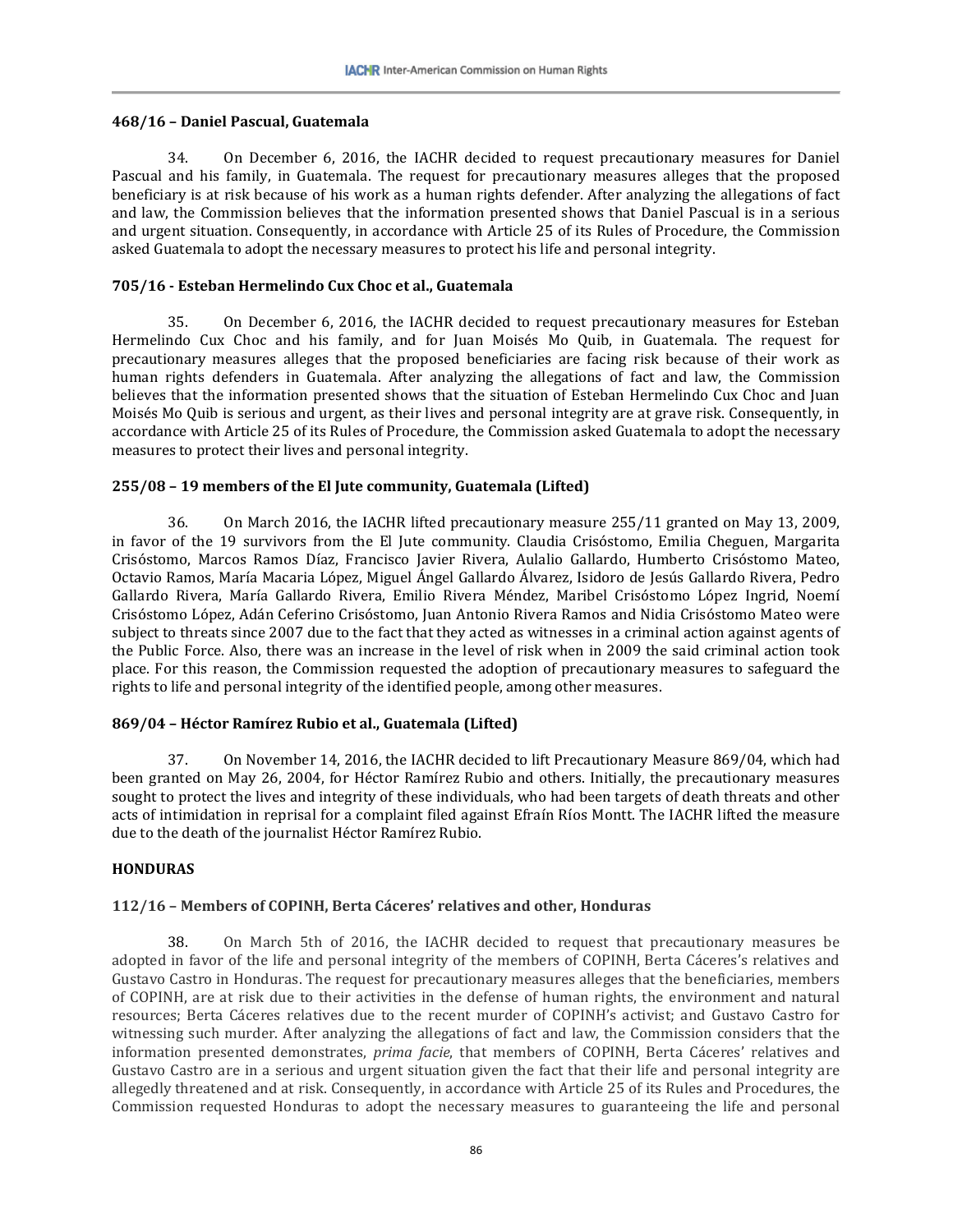integrity of the members of COPINH, Berta Cáceres' relatives and Gustavo Castro. Considering the information presented showing that Mr. Gustavo Castro has decided to leave the country to protect his safety, the IACHR considers necessary that the State takes the necessary measures to ensure Castro's well-being during the process to prepare and ultimately leave the country; to adopt all the necessary measures to ensure members of COPINH their ability to carry out activities as human rights defenders without being subjected to acts of violence, threats and harassments; to agree upon measures to be adopted with the beneficiaries and their representatives; and to provide information on the actions taken to investigate the alleged facts that resulted on the adoption of precautionary measures to avoid repetition. Furthermore, the IACHR summons the parts to a work meeting during the next period of sessions of the Commission.

# **112/16 – Members of COPINH, Berta Cáceres' relatives and other, Honduras**

39. On March 23, 2016, the IACHR decided to extend the scope of the Precautionary Measure 112/16, originally granted on May 18th of 2015 in favor of the members of COPINH, Berta Cáceres's relatives and Gustavo Castro in Honduras. Through this extension, the IACHR requested protection for the life and physical integrity of Víctor Fernández, Arnold Guifarro, Carlos Jiménez, as well as A, B y C, persons whom the IACHR has identified as A, B and C to protect their identity upon request. The information provided by the beneficiaries indicates that these individuals are at risk considering they constitute the legal team that represents Berta Cáceres' family in the processes of investigating her murder. Through its decision to extend this precautionary measure, the Commission asked Honduras to adopt the necessary measures to protect the life and personal integrity of Víctor Fernández, Arnold Guifarro, Carlos Jiménez, A, B and C, and to adopt the necessary measures for these persons to develop their activities as human right's defendants without being objects of violence and harassment in the exercise of their functions; to agree upon measures to be adopted with the beneficiaries and their representatives and to provide information on the actions adopted to investigate the alleged facts that resulted on the adoption of a precautionary measure in order to avoid repetition.

## **241/16 – César Obando Flores Rodríguez, Honduras**

40. On April 28, 2016, the IACHR decided to request that precautionary measures be adopted for César Obando Flores Rodríguez, a journalist in the Bajo Aguán region, in Honduras. The request alleges that this person has been the subject of threats and acts of harassment by agents of the State because of his work as a journalist. Consequently, in accordance with Article 25 of its Rules of Procedure, the Commission requested that Honduras: a) adopt the necessary measures to protect the life and personal integrity of César Obando Flores Rodríguez; b) adopt the necessary measures so that César Obando Flores Rodríguez can carry out the activities related to his work as a journalist without being subject to acts of violence and harassment; c) reach agreement with the beneficiary and his representatives on the measures to be adopted; and d) report on the steps taken to investigate the allegations that led to the adoption of this precautionary measure, so as to avoid a recurrence.

# **147/15 – Donatilo Jiménez Euceda, Honduras (Extension)**

41. On September 6, 2016, the IACHR decided to extend the scope of these precautionary measures to cover Jaqueline Jiménez Euceda and Sonia Martínez, the sister and wife of the initial beneficiary of the precautionary measures. The extension request alleges that both of these individuals have been targets of death threats, acts of harassment, and alleged plans to kill them, among other circumstances, due to their efforts to determine the whereabouts and the situation of Donatilo Jiménez, who is currently missing. Consequently, in accordance with Article 25 of its Rules of Procedure, the Commission requested that Honduras: a) adopt the necessary measures to protect the life and personal integrity of Jaqueline Jiménez Euceda and Sonia Martínez; b) adopt the necessary measures so that Jaqueline Jiménez Euceda and Sonia Martínez can carry out their activities and their efforts to establish the whereabouts and the situation of Donatilo Jiménez without being subject to acts of violence, threats, and harassment; c) reach agreement with the beneficiaries and their representatives on the measures to be adopted; and d) report on the steps taken to investigate the allegations that led to the adoption of this precautionary measure, so as to avoid a recurrence.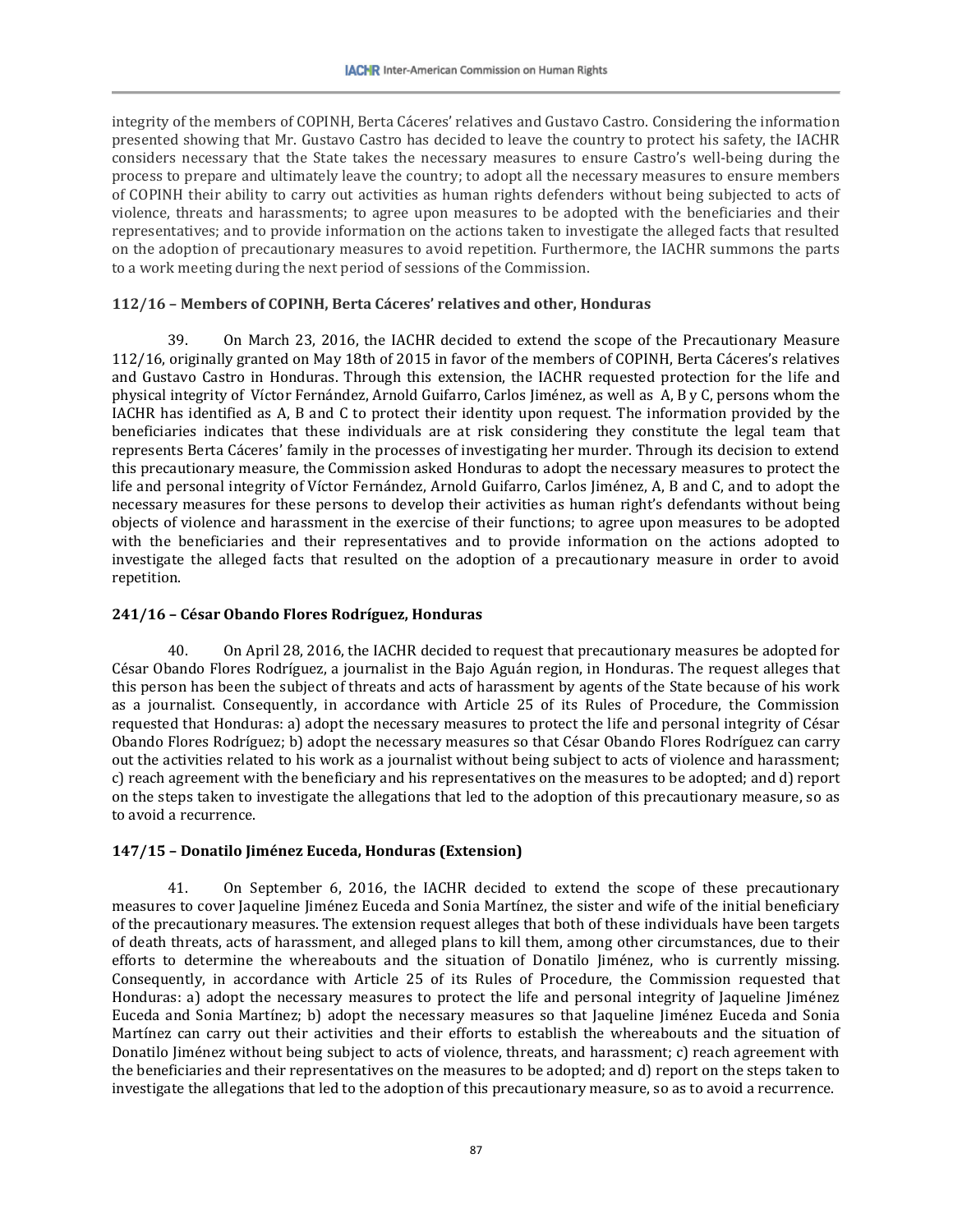### **259/16 – Noé Guardado Rivera and Family, Honduras**

42. On November 3, 2016, the IACHR decided to request that precautionary measures be adopted for Noé Guardado Rivera, Mayor of the municipality of Jutiapa, in the Honduran department of Atlántida, and his family. The request alleges that this individual is the subject of threats, acts of violence, and intimidation. Specifically, it indicated that between 2011 and 2013, there were apparently five attempts on his life made by unidentified individuals belonging to criminal organizations, as well as members of State security forces, using heavy-caliber weapons. Consequently, in accordance with Article 25 of its Rules of Procedure, the Commission requested that Honduras: a) adopt the necessary measures to protect the life and personal integrity of Noé Guardado Rivera and the members of his family identified; b) reach agreement with the beneficiaries and their representatives on the measures to be adopted; and c) report on the steps taken to investigate the allegations that led to the adoption of this precautionary measure, so as to avoid a recurrence.

## **50/14 – Leaders of Bajo Aguán, Honduras (Extension)**

43. On December 6, 2016, the IACHR decided to extend the scope of these precautionary measures to cover several leaders of the Bajo Aguán region and their family members, as well as witnesses to the October 18, 2016, killing of two beneficiaries of precautionary measures. The extension request alleges that the individuals in question are targets of violence, threats, and acts of intimidation, in a context of violence that has been taking place in the Bajo Aguán region. Consequently, in accordance with Article 25 of its Rules of Procedure, the Commission decided to extend these precautionary measures. It therefore requested that Honduras: a) adopt the necessary measures to protect the life and personal integrity of the individuals named in the resolution; b) adopt the measures needed to determine the whereabouts of Cristian Sandoval; c) adopt the measures needed to ensure that the members of MUCA can carry out their activities as human rights defenders without being subject to acts of violence and harassment for doing their work; d) reach agreement with the beneficiaries and their representatives on the measures to be adopted; and e) report on the steps taken to investigate the allegations that led to the adoption of this precautionary measure, so as to avoid a recurrence.

# **52/16 - Nelly Lizeth Martínez Martínez and others, Honduras**

44. On December 6, 2016, the IACHR decided on granting precautionary measures in favor of María Dolores López Godoy, Nelly Lizeth Martínez Martínez and their families. In the request for precautionary measures it is alleged that the proposed beneficiaries are at risk because of their role in the judiciary in relation to high-impact cases. After analyzing the arguments of fact and law, the Commission considers that the information provided by María Dolores López Godoy and Nelly Lizeth Martínez Martínez, as well as by their families, shows that they are in a serious and urgent situation. For this reason and according to Article 25 of the Rules of Procedure of the IACHR, the Commission requested the State of Honduras to adopt precautionary measures to safeguard the rights to life and personal integrity.

# **935/04 – Members of the Cerrito Lindo Community, Honduras**

45. On December 23, 2016, the IACHR decided to extend the scope of these precautionary measures to cover Brenda Mejía and Dunia Pérez, who work as legal representatives of the beneficiaries of these precautionary measures, in Honduras. The request alleges that both individuals are targets of constant acts of intimidation, harassment, and death threats, among other situations, because of their activity in defense of human rights in the Cerrito Lindo Community. Consequently, in accordance with Article 25 of its Rules of Procedure, the Commission requested that Honduras: a) adopt the necessary measures to protect the life and personal integrity of Brenda Mejía, Dunia Pérez, and X, Brenda Mejía's daughter; b) adopt the necessary measures so that Brenda Mejía and Dunia Pérez can carry out their activities as human rights defenders without being subject to acts of violence and harassment for doing their work; c) reach agreement with the beneficiaries and their representatives on the measures to be adopted; and d) report on the steps taken to investigate the allegations that led to the adoption of this precautionary measure, so as to avoid a recurrence.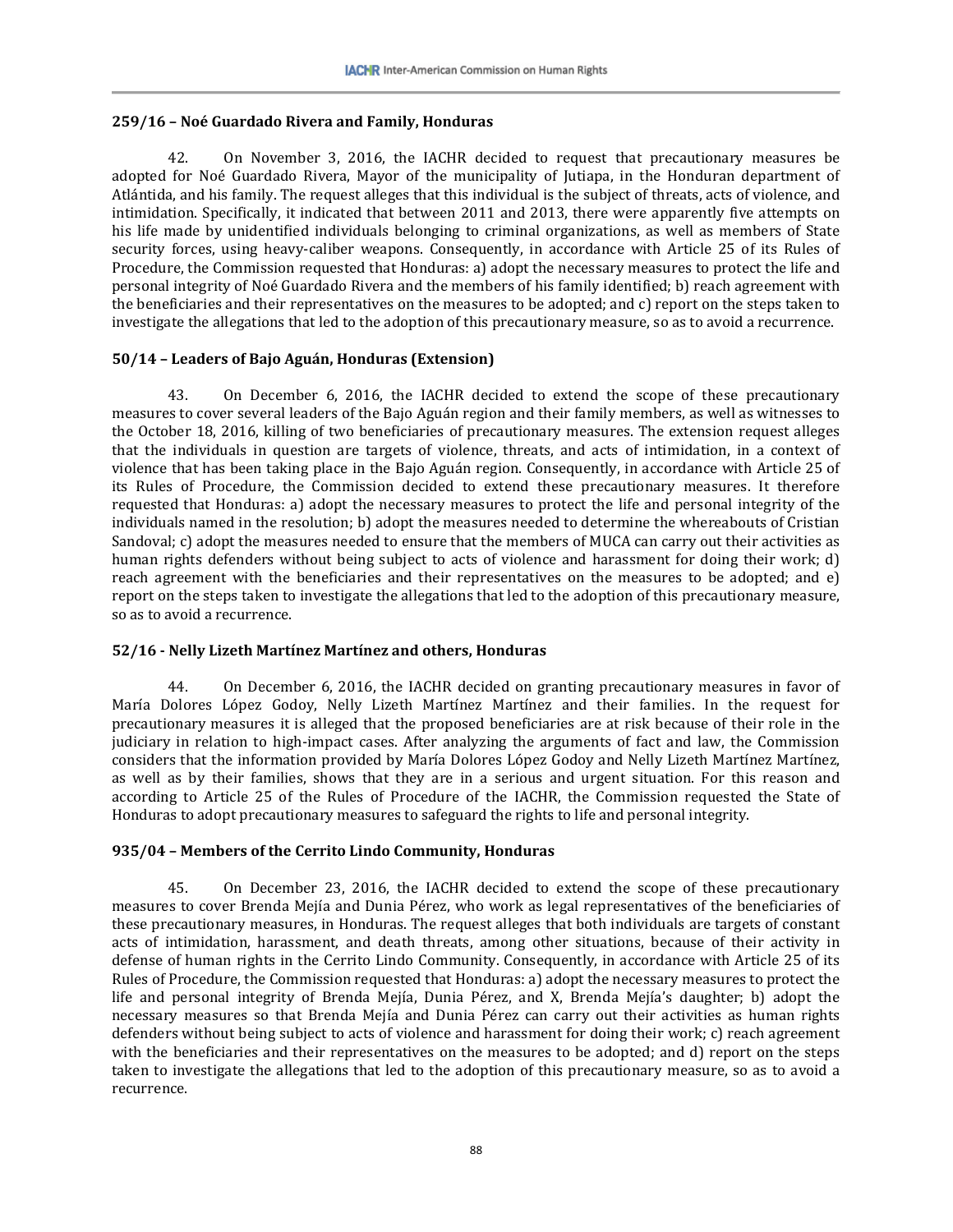## **MEXICO**

### **388/12 – Edgar Ismael Solorio Solís and others, Mexico**

46. On January 13, 2016, the IACHR extended the scope of Precautionary Measure 388/12, which was originally granted on November 6, 2012, for the three sons of Ismael Urrutia and Manuela Marta Solís, who were reportedly leaders of the organization "El Barzón," as well as for the members of that organization, in Mexico. Through this extension, the IACHR requested protection for the life and physical integrity of Irving Rodriguez Renova. The information provided by the petitioners indicates that Irving Rodriguez Renova is at risk because he is the son of Heraclio Rodríguez, an environmentalist and member of the organization "El Barzón," and therefore a beneficiary of this precautionary measure. Through its decision to extend the scope of this precautionary measure, the Commission requested that Mexico adopt the necessary measures to safeguard the life and physical integrity of Irving Rodriguez Renova; that it reach agreement with the beneficiary and his representatives on the measures to be adopted; and that it inform the Commission regarding the actions taken to investigate the alleged incidents that led to the extension of this precautionary measure, so as to avoid a recurrence.

## **451/14 – Norma Madero Jiménez et al., Mexico**

47. On April 7, 2016, the IACHR decided to request that precautionary measures be adopted for Norma Madero and other journalists who reportedly work for the magazine "Luces del Sigo," in Mexico. The request for precautionary measures alleges that these individuals are targets of death threats, acts of intimidation, and harassment due to the exercise of their right to freedom of expression. Consequently, in accordance with Article 25 of its Rules of Procedure, the Commission asked Mexico to: a) adopt the necessary measures to protect the life and personal integrity of Norma Madero Jiménez and the identified individuals on her team; b) reach agreement with the beneficiaries and their representatives on the measures to be adopted; and c) report on the steps taken to investigate the allegations that led to the adoption of this precautionary measure, so as to avoid a recurrence—including the investigation into the alleged cyberattacks on her websites and the alleged cloning of the magazine's digital and print editions.

# **452/13 – Lauro Baumea Mora et al, México**

48. On March 2, 2016, the IACHR decided to extend the scope of the Precautionary Measure 452/13, originally granted on May 18th of 2015 in favor of Lauro Baumea Mora, Miguel Ángel Cota Tórtola and Aurelia Butimenia, leaders of the Yaqui People in México. Through this extension, the IACHR requested protection for the life and physical integrity of Librado Valenzuela Valencia, Esteban Cecilio Valenzuela Butimea, Arturo Matas Gonzáles, Gilberto Gálvez Palma and Gregorio Valdez Molina, members of the Yaqui communities in Vicam, Bélem, Cócorit, Bácum and Pótam. The information provided by the petitioners alleges that the beneficiaries are at risk given they have been subjected to acts of violence, harassments, surveillance, and dead threats because of their work as water and human rights defenders. Through the decision of extending the scope of this Precautionary Measure, the Commission requested Mexico to adopt the necessary measures to guaranteeing Librado Valenzuela Valencia, Esteban Cecilio Valenzuela Butimea, Arturo Matas Gonzáles, Gilberto Gálvez Palma and Gregorio Valdez Molina the ability to develop their activities as human rights defenders without being subjected to acts of violence and harassments for their work; to agree upon measures to be adopted with the beneficiaries and their representatives; and to provide information on the actions adopted to investigate the alleged facts that resulted on the adoption of a precautionary measure in order to avoid repetition.

# **29/16 – Margarita Marín Yan and others, México**

49. On April 15, 2016, the IACHR decided to request that precautionary measures be adopted in favor of the life and personal integrity of David Mendoza Marín, Margarita Marín Yan and Alfredo Elías Marín Bustos, as well as of Carola Marín, Tomás Mendoza and their respective family members in Mexico. The request for precautionary measures alleges that David Mendoza Marín, Margarita Marín Yan and Alfredo Elías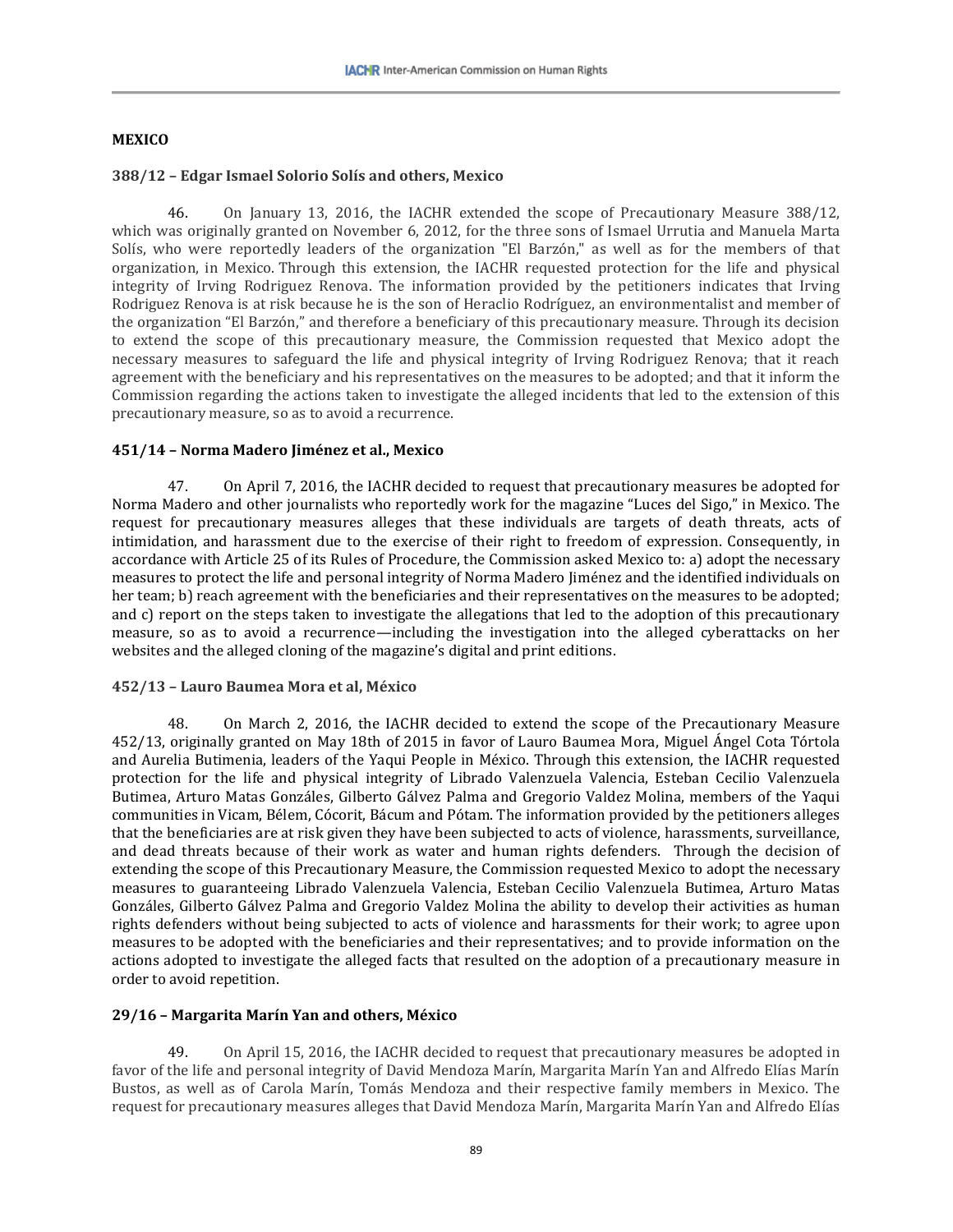Marín Bustos are at grave risk, given that their whereabouts or fate are unknown since July 21, 2015 when they disappeared after being detained by police authorities in the city of Ahome de los Mochis, Sinaloa State. On the other hand, Carola Marín and Tomás Mendoza, the relatives of the three persons above named, have been subjected to acts of intimidation due to the complaints presented on their relative's disappearance. After analyzing the allegations of fact and law, the Commission considers that the information presented demonstrates, *prima facie*, that the beneficiaries are on a serious and urgent situation. Consequently, in accordance with Article 25 of its Rules and Procedures, the Commission requested Mexico to adopt the necessary measures to determine the situation and the whereabouts of David Mendoza Marín, Margarita Marín Yan and Alfredo Elías Marín Bustos to guaranteeing their lives and personal integrity; to adopt the necessary measures to guaranteeing the life and personal integrity of Carola Marín and Tomás Mendoza, and that of their relatives, during the process of search and complaints about the alleged disappearance of their relatives; to agree upon measures to be adopted with the beneficiaries and their representatives; and to provide information on the actions adopted to investigate the alleged facts that resulted on the adoption of a precautionary measure in order to avoid repetition.

## **452/13 – Lauro Baumea Mora et al, México**

50. On March 22, 2016, the IACHR decided to extend precautionary measure 452/13, granted originally on May 18, 2015, in favor of Lauro Baumea Mora, Miguel Ángel Cota Tórtola and Aurelia Butimenia, leaders of the Yaqui community in Mexico, to Mario Romero Luna and his nuclear family, in order to protect their lives and personal integrity. In the information provided, the applicants claim that the beneficiaries are in a risky situation considering that they have been subject to acts of violence, harassment, persecutions and death threats, due to their role as human rights and water advocates. As a result, and according to Article 25 of the Rules of Procedure of the IACHR, the Commission has requested Mexico to: a) adopt the necessary measures to safeguard the life and personal integrity of Mario Luna Romero and his nuclear family; b) adopt the necessary measures to ensure that Mario Luna Romero can carry out his activities as a human rights advocate without being subject to acts of violence and harassment while performing his functions; c) agree on the measures to be adopted together with the beneficiary and his representatives; and d) inform about the measures implemented in order to investigate the facts that led to the adoption of the present precautionary measure and prevent this situation from repeating.

### **277/13 – Members of the Otomí-Mexica Indigenous Community of San Francisco Xochicuautla, Mexico**

51. On May 11, 2016, the IACHR decided to request that precautionary measures be adopted for the 595 members of the Otomí-Mexica indigenous community of San Francisco Xochicuautla, in Mexico. According to the request for precautionary measures, the construction of the Toluca-Naucalpan highway includes a section that cuts across the ancestral territory of the Otomí-Mexica indigenous community of San Francisco Xochicuautla, where members of the community do hunting, gathering, and fishing activities. The request for precautionary measures alleges that the construction of the highway was approved without prior consultation of the members of the community, and that in October 2012 the government of the State of Mexico issued an expropriation decree and a title of concession without the community's knowledge. In May 2013, the community obtained an injunction (*amparo*) in their favor, which ordered the construction to be suspended, but the request for precautionary measure indicates that the State has continued to work on the highway. The request also indicates that in August 2013, a group of heavily armed anti-riot police violently entered the community's territory to establish a "security perimeter." The request also states that a number of members of the community were arrested in the context of protests against the highway construction, on grounds that they had committed the alleged crime of "opposition to the execution of public works." After analyzing the allegations of fact and law presented by the parties, the Commission considers that the information presented demonstrates, *prima facie*, that the members identified as belonging to this community are at imminent risk of irreparable harm. Consequently, in accordance with Article 25 of its Rules of Procedure, the IACHR asked the State of Mexico to adopt the necessary measures to protect the life and personal integrity of the identified members of the Otomí-Mexica indigenous community of San Francisco Xochicuautla; that it reach agreement with the beneficiaries and their representatives on the measures to be adopted; and that it inform the IACHR about the actions taken to investigate the facts that led to the adoption of this precautionary measure, so as to avoid a recurrence..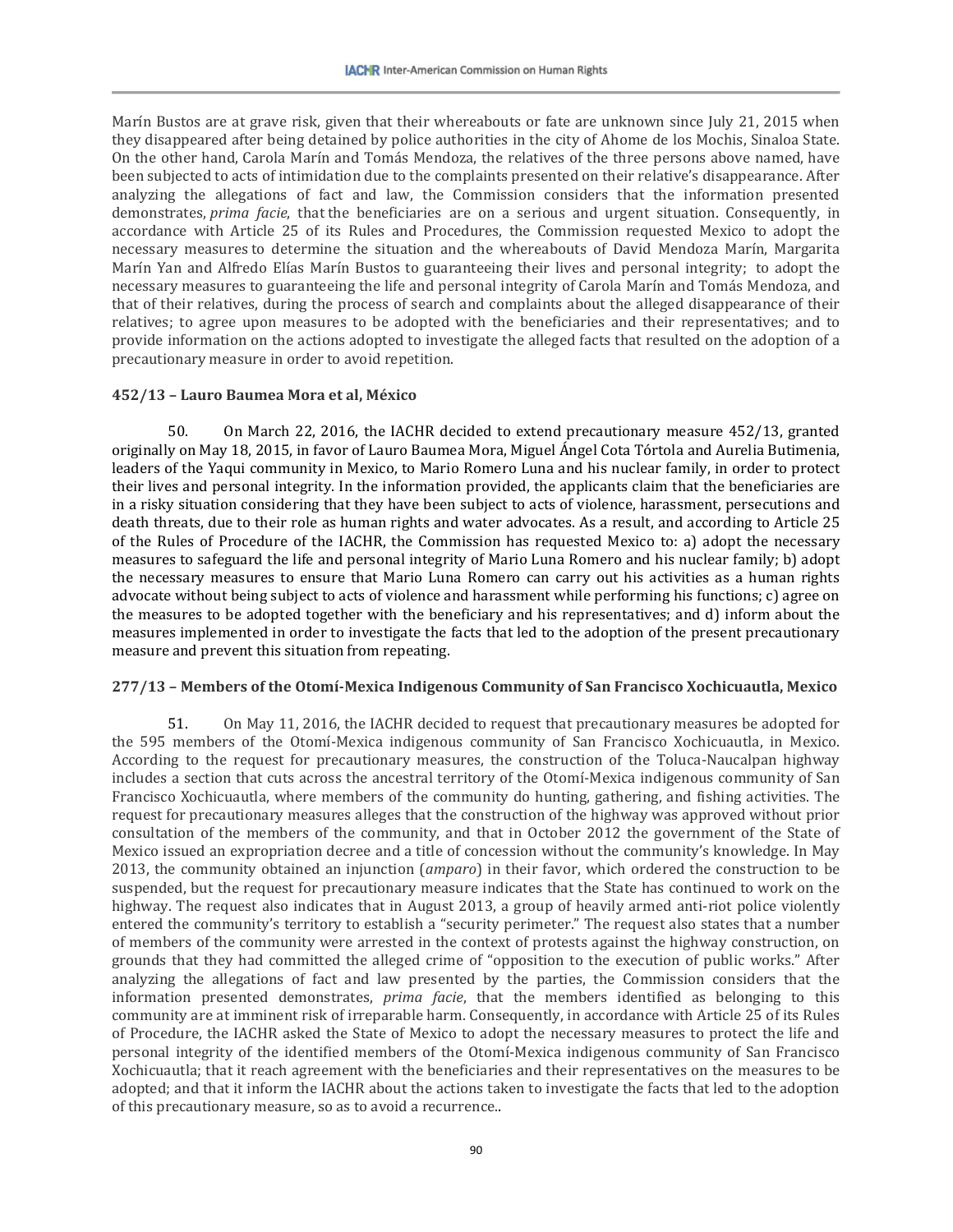## **409/14 – Students of the "Raúl Isidro Burgos" Rural School, Mexico**

52. On July 29, 2016, the IACHR emitted a resolution to reaffirm the present precautionary measures and required the State to redouble its efforts in order to implement all the necessary actions to determine the location or destination of the beneficiaries of the present precautionary measures, in the terms of resolution of October 3, 2014. Furthermore and considering the position of the parties, the IACHR considered the necessity of implementing a special security mechanism. The terms of the special security mechanism are stated in the resolution.

## **60/14 – Rarámuri People of the Choréachi Indigenous Community, Mexico**

53. On October 28, 2016, the IACHR decided to extend the scope of these precautionary measures to cover the Choréachi indigenous community in the municipality of Guadalupe y Calvo, in the state of Chihuahua, Mexico. The extension request alleges that the members of the indigenous community are targets of acts of violence, harassment, death threats, and constant attempts to intimidate them. Specifically, the petitioners alleged the presence and incursion of mestizo communities in the territory said to be inhabited by the indigenous community, in the context of a territorial conflict and alleged activity by organized crime groups tied to drug trafficking. Consequently, in accordance with Article 25 of its Rules of Procedure, the Commission asked Mexico to: a) adopt the necessary measures to protect the life and personal integrity of the members of the Choréachi indigenous community of Guadalupe y Calvo, in the state of Chihuahua; b) reach agreement with the beneficiaries and their representatives on the measures to be adopted; and c) report on the steps taken to investigate the allegations that led to the adoption of this precautionary measure, so as to avoid a recurrence.

## **92/10 – Juan Manuel Martínez et al., Mexico (Lifted)**

54. On March 16, 2016, the IACHR decided to lift Precautionary Measures 92/10, which had been granted on November 4, 2010, to the benefit of Juan Manuel Martínez. In originally granting the precautionary measure, the IACHR took into consideration that these individuals had been targets of threats and harassment and incidents in which they had been followed, due to complaints they had made about a series of alleged irregularities in a judicial process against Mr. Martínez.

### **134/07 – Alejandro Noyola and other Attorneys in Oaxaca, Mexico (Partial Lifting)**

55. On March 16, 2016, the IACHR decided to lift Precautionary Measures 134/07, which had been granted on July 26, 2007, to the benefit of Alejandro Noyola and other attorneys in Oaxaca. In originally granting the precautionary measure, the IACHR took into consideration that these individuals had been targets of threats, attacks, and acts of harassment because of their work defending human rights in Oaxaca.

# **351/11 – Ananías Laparra Martínez, México (Lifted)**

56. On March 16, 2016, the IACHR lifted precautionary measure 351/11 granted on January 18 2012 in favor of Ananías Laparra Martínez. Ananías Laparra Martínez was imprisoned in Tapachulas detention center, Chiapas, where he supposedly was exposed to great danger, due to the fact that he was suffering from a critical health problem, but he did not have the necessary tests done in order to make a diagnosis and suggest a treatment. As a result, the Commission requested the adoption of precautionary measures to safeguard the life and personal integrity of the identified persons, among other measures.

### **NICARAGUA**

### **121/16 – Carlos Humberto Bonilla Alfaro and others, Nicaragua**

57. On March 24, 2016, the IACHR decided to request that precautionary measures be adopted for Carlos Humberto Bonilla Alfaro and María Gabriela García Morales, in Nicaragua. The request for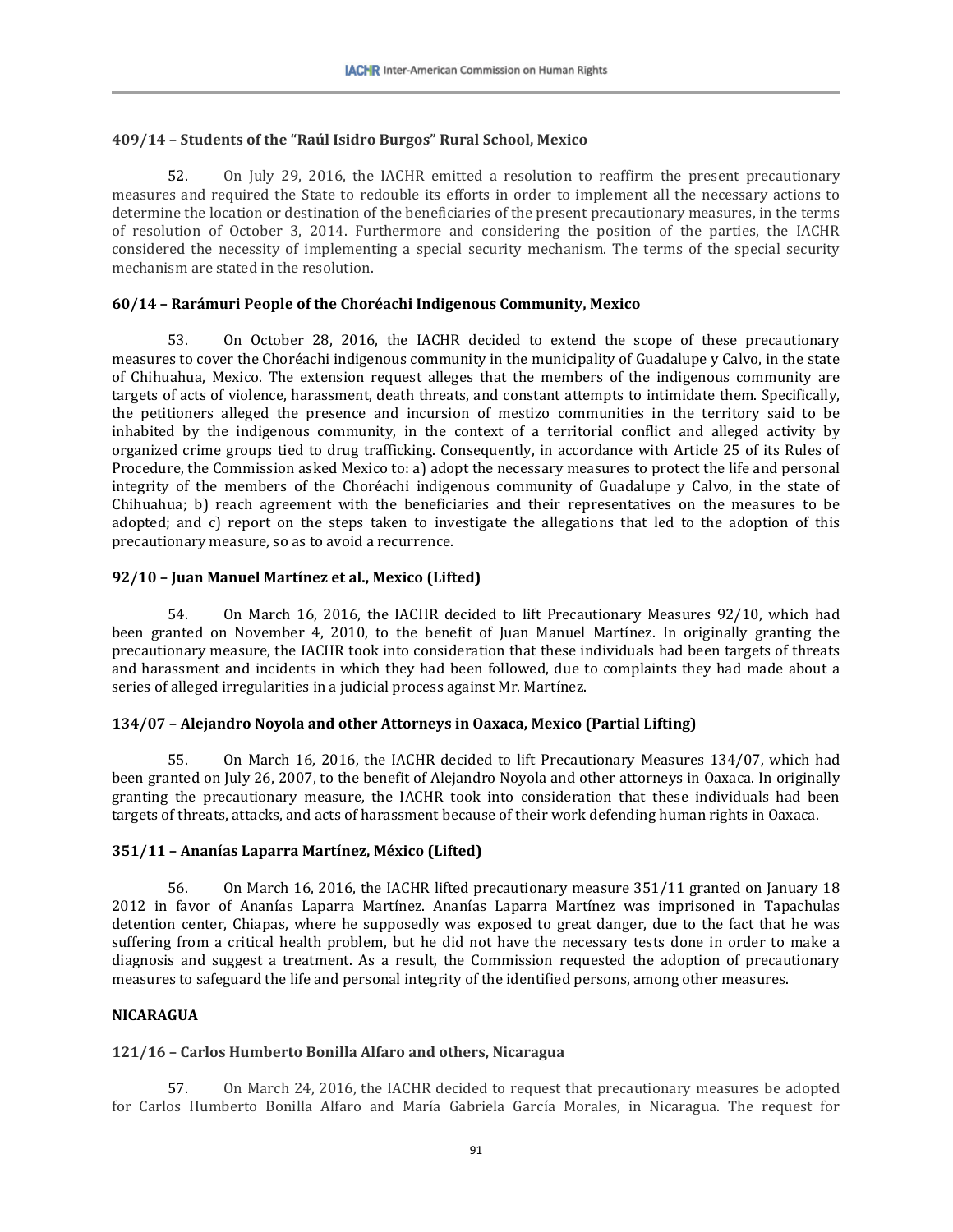precautionary measures alleges that the beneficiaries were objects of violence because of their involvement in the non-governmental organization "Movimiento Democrático Nicaragüense", related to the defense and promotion of free and transparent elections. After analyzing the allegations of fact and law, the Commission believes that the information presented demonstrates, *prima facie, that* Carlos Humberto Bonilla Alfaro and María Gabriela García Morales are in an urgent and serious situation, as their life and personal integrity are at risk. Consequently, in accordance with Article 25 of its Rules of Procedure, the Commission asked the State of Nicaragua to adopt the necessary measures to preserve the life and integrity of Carlos Humberto Bonilla Alfaro and María Gabriela García Morales, as well as the necessary measures to guarantee they can carry out his activities as a human rights defender without being subject to acts of violence and harassment for performing his duties; to come to an agreement with the beneficiaries and their representatives on the measures to be adopted; and to report on the steps taken to investigate the allegations that led to the adoption of this precautionary measure, so as to avoid a recurrence.

# **505/15 – Miskitu Indigenous Peoples of Wangki Twi-Tasba Raya, Nicaragua**

58. On January 16, 2016, the IACHR extended the scope of Precautionary Measure 505/15, which was originally granted on October 14, 2015, in favor of the indigenous communities of La Esperanza, Santa Clara, Wisconsin and Francia Sirpi, of the Miskitu indigenous peoples of Wangki Twi-Tasba Raya, who live in the Autonomous Region of the Costa Caribe Norte, in Nicaragua. Through this extension, the IACHR requested protection for the life and physical integrity of the members of the indigenous communities of Santa Fe, Esperanza Río Coco, San Jerónimo, Polo Paiwas, Klisnak of the Miskitu indigenous territory Wanki Li Aubra and Wiwinak of Mhe miskitu indigenous territory Li Lamni Tasbaika Kum. The information provided by the petitioners indicates that the members of these indigenous communities are in a risk situation due to acts of violence, kidnappings, death threats, killings and forced displacement. Through its decision to extend the scope of this precautionary measure, the Commission requested that Nicaragua adopt the necessary measures to safeguard the life and physical integrity of the members of the indigenous communities mentioned above; that it reach agreement with the beneficiaries and their representatives on the measures to be adopted; and that it inform the Commission regarding the actions taken to investigate the alleged incidents that led to the extension of this precautionary measure, so as to avoid a recurrence.

### **505/15 – Miskitu Indigenous Peoples of Wangki Twi-Tasba Raya, Nicaragua**

59. On August 8, 2016, the IACHR extended the scope of Precautionary Measure 505/15, which was originally granted on October 14, 2015, in favor of the indigenous communities of La Esperanza, Santa Clara, Wisconsin and Francia Sirpi, of the Miskitu indigenous peoples of Wangki Twi-Tasba Raya, who live in the Autonomous Region of the Costa Caribe Norte, in Nicaragua. Through this extension, the IACHR requested protection for the life and physical integrity of the members of the indigenous communities of Naranjal and Cocal, of aboriginal teriroty Wangki Li Aubra and the human rights defendants belonging to CEJUDHCAN organization. The information provided by the petitioners indicates that the members of these persons are in a risk situation due to acts of violence, kidnappings, death threats, killings and forced displacement. Through its decision to extend the scope of this precautionary measure, the Commission requested that Nicaragua adopt the necessary measures to safeguard the life and physical integrity of the members of the indigenous communities mentioned above; adopt the necessary measures for CEDJUDHCAN members to defend human rights without being targets of violence, threats and harassment; to agree upon measures to be adopted with the beneficiaries and their representatives; and that it inform the Commission regarding the actions taken to investigate the alleged incidents that led to the extension of this precautionary measure, so as to avoid a recurrence.

# **PANAMA**

### **393/15 – Persons Deprived of Liberty in "Punta Coco", Panama**

60. On February 25, 2016, the IACHR decided to request that precautionary measures be adopted in favor of the life and integrity of six persons who are held in the temporary detention center of Punta Coco, Panama. The request for precautionary measures alleges that the beneficiaries are at risk given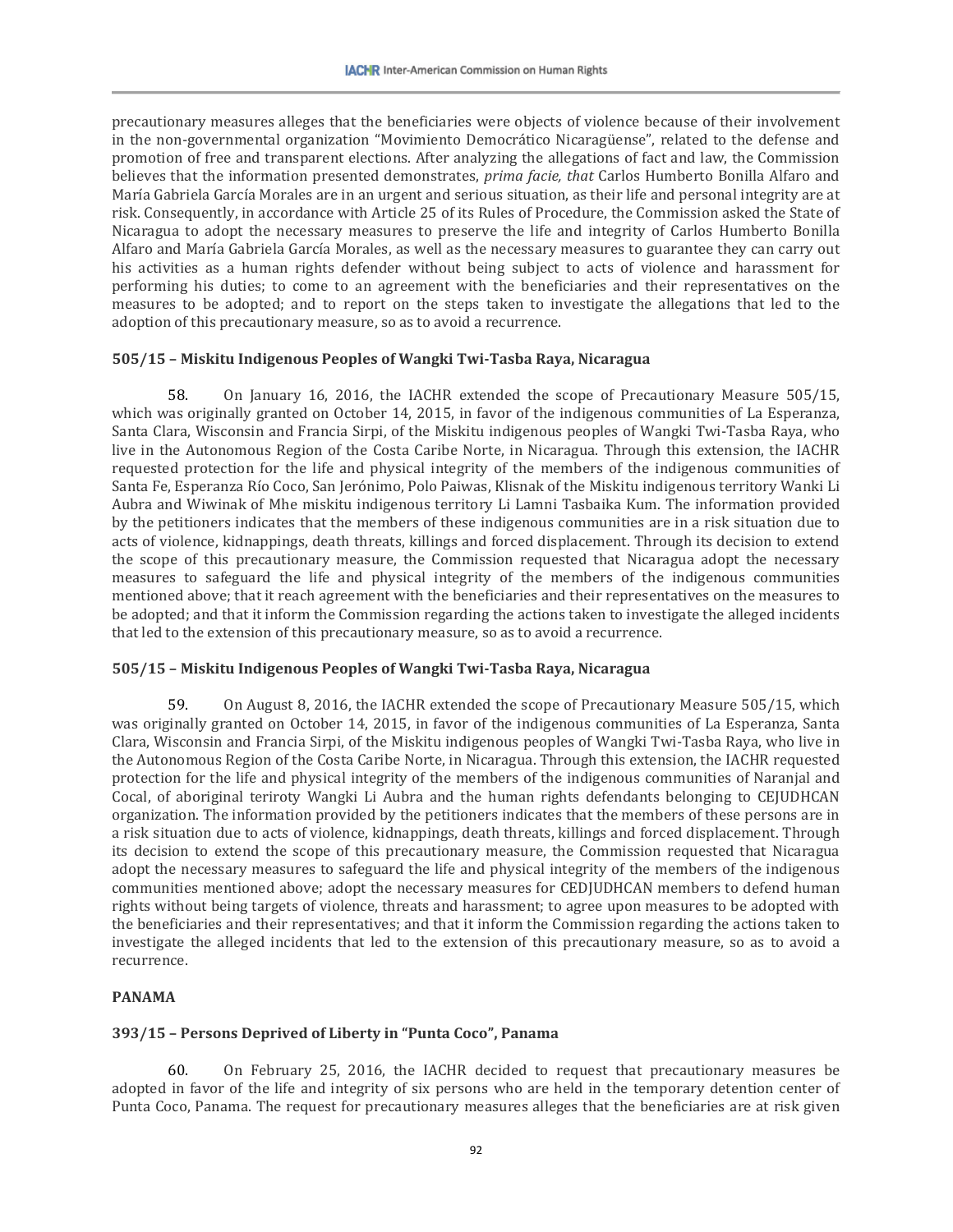the exceptional conditions of the detention in the center built on a deserted island. Moreover, the request alleges that Félix Humberto Paz Moreno, the legal representative of the detainees, is at risk as he has been subjected to threats and harassment from State agents. After analyzing the allegations of fact and law, the Commission considers that the information presented demonstrates, prima facie, that all of those detained in the Temporary Detention Center of Punta Coco are in a serious and urgent situation, as their lives and personal integrity are at risk. Consequently in accordance with Article 25 of its Rules and Procedures, the Commission requested Panama to adopt the necessary measures to preserve the life and personal integrity of those detained in the temporary detention center Punta Coco, particularly, through terminating the isolation in which they find themselves. Additionally, the Commission requested Panama to adopt the necessary measures to preserve the life and integrity of Félix Humberto Paz Moreno and to ensure his ability to carry out activities as human rights' defender without being subjected to acts of violence and harassment for exercising his duties. Lastly, the IACHR requested Panama to provide information on the actions adopted to investigate the alleged facts that resulted on the adoption of a precautionary measure to avoid repetition, and to agree upon measures to be adopted with the beneficiaries and their representatives.

## **PARAGUAY**

## **54/13 – Matter of communities in voluntary isolation of the Ayoreo Totobiegosode People, Paraguay**

61. On February 3 of 2016, the IACHR decided to request the adoption of precautionary measures in favor of the rights of the Ayoreo Totobiegosode People, especially of the communities in voluntary isolation, known as the Jonoine-Urasade. According to the request, there have been a series of third persons' entries to territory recognized in favor of the Ayoreo Totobiegosode People, as well as deforestation activities. This could result on damages to their lives and personal integrity within the framework of their physical and cultural survival as indigenous people. After analyzing the allegations of fact and law, the Commission considers that the information presented demonstrates, *prima facie*, that the communities in voluntary isolation of the Ayoreo Totobiegosode People are in a serious and urgent situation given that their rights to life and personal integrity are allegedly threatened and at risk. Consequently, in accordance with Article 25 of its Rules of Procedures, the Commission required the State of Paraguay to adopt the necessary measures to protect the communities in voluntary isolation of the "Jonoine-Urasade" of the Ayoreo Totobiegosode People, protecting their ancestral lands. Additionally, the IACHR requested Paraguay to avoid deforestation in the territory recognized in favor of the Ayoreo Totobiegosode People; to create a mechanism to protect and prevent third parties from entering their territory; and to create protocols specific for protection from sighting or unwanted contact based on applicable international standards; among other measures.

### **PERU**

### **29/15 – Nazira María Ugalde Alvaro, Peru**

62. On September 8, 2016, the IACHR requested that precautionary measures be adopted for Nazira María Ugalde, who is reportedly facing proceedings for extradition to the United States, where it is alleged she could receive the death penalty. The petitioner states that the diplomatic assurances provided by the United States are insufficient to guarantee that she will not be sentenced to death. The Inter-American Commission asked the Peruvian State to refrain from extraditing Nazira María Ugalde Alvaro until the IACHR has issued a decision on the petition pending before the IACHR.

# **271/05 – Community La Oroya, Peru**

63. On May 3rd of 2016, the IACHR decided to extend the scope of the Precautionary Measure 271/05, originally granted on August 31st of 2007 in favor of 65 persons of the Community De la Oroya in Peru. Through this extension, the IACHR requested protection for the life and personal integrity of 14 persons members of the La Oroya Community. The information provided alleges that the proposed beneficiaries are at risk given their current health state, which is related to the alleged pollution they are exposed to due to their proximity to the Smelter Complex La Oroya. Additionally, the extension request also alleges that the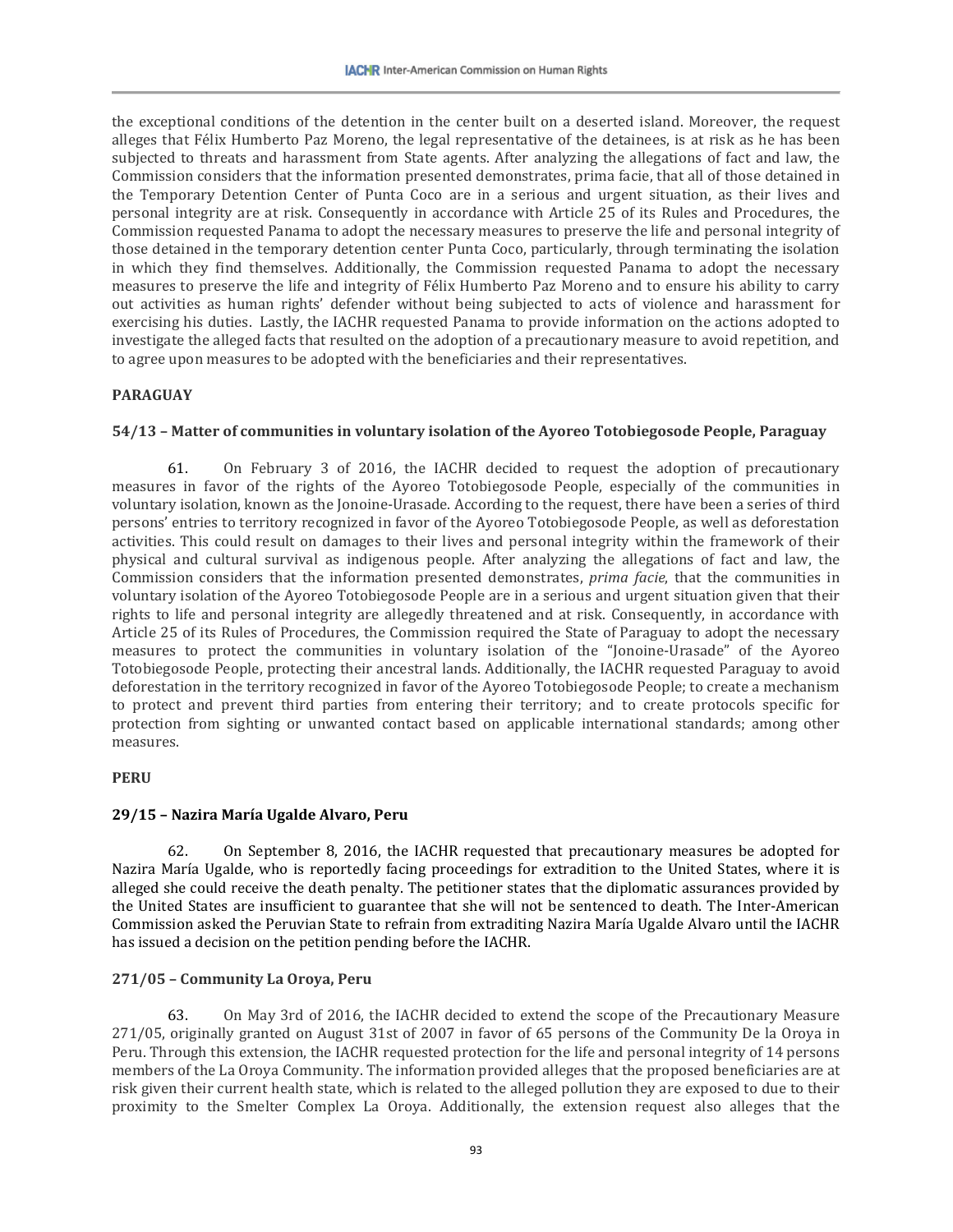pathologies the proposed beneficiaries present are aggravated due to a lack of an integral medical treatment provided by the State. Through the decision of extending this precautionary measure, the Commission requested Peru to adopt the necessary measures to preserve the life and personal integrity of 10 women and 4 men, carrying out the necessary medical assessments to determine the levels of lead, cadmium and arsenic in blood, in order to provide adequate medical attention, in accordance with international standards on this subject; to agree upon measures to be adopted with the beneficiaries and their representatives; and to provide information on the actions adopted to investigate the alleged facts that resulted on the adoption of a precautionary measure in order to avoid repetition.

## **UNITED STATES**

## **5/11 – Gary Resil et al, United States of America**

64. On March 2, 2016, the IACHR decided to extend the scope of precautionary measure 5/11, originally granted on February 1, 2011, in favor of Gary Resil and others, in the United States of America. Through this extension, the ICHR requested protection for the life and personal integrity of R., who requested their identity to be kept confidential. According to the request for precautionary measures, the life and integrity of R. are at risk, due to the current order to deport her from the U.S. to Haiti, in light of allegations that she was subject to physical and sexual abuse while living in Haiti, as well as those concerning her health issues. After analyzing the allegations of fact and law, the Commission believes that the information shows, prima facie, that R. is in a situation that presents seriousness, urgency and need to avoid irreparable harm, considering that her life and integrity are at risk. Consequently, in accordance with Article 25 of the Rules and Procedures of the IACHR, the Commission requested the U.S. to refrain from deporting R., in order to protect her life and personal integrity.

## **152/16 – D.S., United States of America**

65. On April 9th, 2016, the IACHR decided to request that precautionary measures be adopted in favor of D.S., in the United States of America. D.S. is a citizen of El Salvador who fled her country and sought asylum in the United States of America. The request for precautionary measures alleges that the beneficiary is at risk given the imminent threat of deportation she faces. Moreover, the request alleges a series of due process violations in the asylum procedure. After analyzing the allegations of fact and law, the Commission considers that the information presented demonstrates, *prima facie*, that D.S is facing a serious and urgent situation, since her life and personal integrity would be at risk if she were to be deported. Consequently, in light of Article 25 of its Rules and Procedure, the Commission requested the United Stated to refrain from deporting D.S. until the IACHR has ruled on the pending petition in which the applicants allege violations of the American Declaration on the Rights and Duties of Man.

### **297/16 – E.G.S. and A.E.S.G., United States of America**

66. On May 11th, 2016, the IACHR decided to request that precautionary measures be adopted in favor of E.G.S. and A.E.S.G., in the United States of America. E.G.S. and A.E.S.G. are citizens of El Salvador who fled their country and sought asylum in the United States of America. The request for precautionary measures alleges that the beneficiaries are at risk given the imminent threat of deportation they face, which places their lives and personal integrity at risk. In addition, the applicants filed a petition, P-871-16, alleging a series of due process violations in the asylum procedure. After analyzing the allegations of fact and law, the Commission considers that the information presented demonstrates, prima facie, that E.G.S. and A.E.S.G. face a serious and urgent risk of irreparable harm, since their lives and personal integrity would be at risk if they were to be deported. Consequently, in light of Article 25 of its Rules and Procedure, the Commission requested the United Stated to refrain from deporting E.G.S. and A.E.S.G. until the IACHR has ruled on the pending petition in which the applicants allege violations of the American Declaration on the Rights and Duties of Man.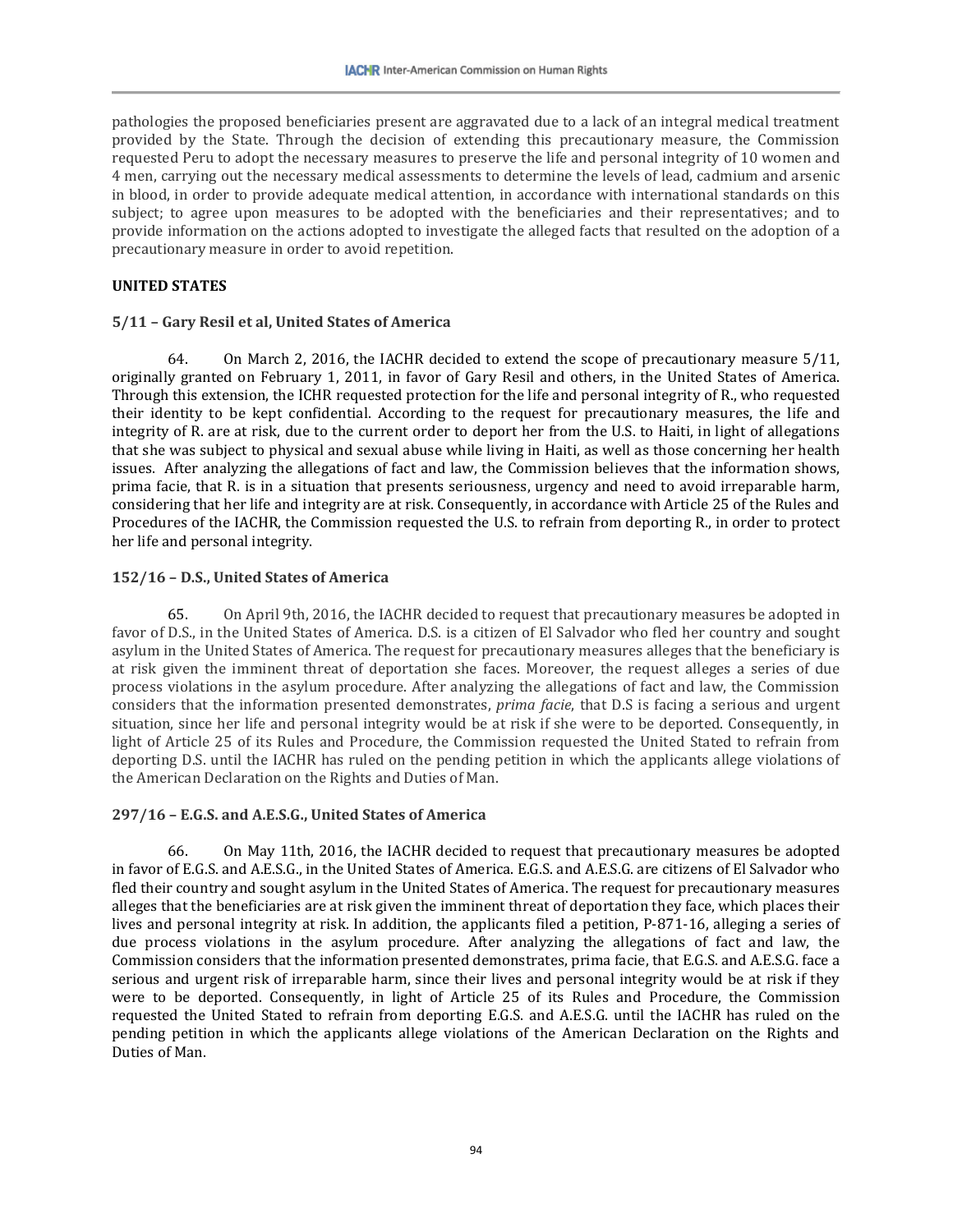# **7/12 – Edgar Tamayo Arias, United States of America (Measures Lifted)**

67. On November 14, 2016, the IACHR lifted Precautionary Measure 7/12 granted on January 18, 2012, in favor of Edgar Tamayo Arias, who had been sentenced to death in the United States. The request for precautionary measures was accompanied by a petition alleging violation of rights recognized in the American Declaration of the Rights and Duties of Man. The Commission had asked the government of the United States to refrain from executing Edgar Tamayo Arias until the IACHR had ruled on the merits of the individual petition filed on the beneficiary's behalf. Subsequently, the IACHR was informed that Edgar Tamayo Arias had been executed on January 22, 2014; therefore, the precautionary measures are rendered moot as a result of his death.

# **VENEZUELA**

## **335/14 – Leopoldo López et al., Venezuela (Extension)**

68. On April 1, 2016, the IACHR decided to extend the scope of these precautionary measures to cover Juan Carlos Gutiérrez and Ana Leonor Acosta, the beneficiaries' legal representatives. The request alleges that these individuals are targets of threats and harassment due to their legal defense of Leopoldo López and his family. Consequently, in accordance with Article 25 of its Rules of Procedure, the Commission asked Venezuela to: a) adopt the necessary measures to guarantee the life and personal integrity of Juan Carlos Gutiérrez and Ana Leonor Acosta; b) reach agreement with the beneficiaries and their representatives on the measures to be adopted; and c) report on the steps taken to investigate the allegations that led to the adoption of this precautionary measure, so as to avoid a recurrence.

## **58/16 Kamel Salame Ajami, Venezuela**

69. On April 15 2016, the IACHR decided to request the adoption of precautionary measures in favor of the life and personal integrity of Kamel Salame Ajami in Venezuela. The request for precautionary measures alleges that the beneficiary, who is deprived of his liberty, is not receiving the needed medical treatment in spite of serious pathologies. After analyzing the allegations of fact and law, the Commission considers that the information presented demonstrates, prima facie, that Kamel Salame Ajami is facing a serious and urgent situation, given that his life and personal integrity are threatened and at risk. Consequently, in accordance with Article 25 of its Rules and Procedure, the Commission requested Venezuela to adopt the necessary measures to preserve the life and integrity of Kamel Salame Ajami. In particular, to provide the adequate medical assistance according to the condition of his pathologies; to ensure that detention conditions are suited to international standards, considering his current health condition; and to agree upon measures to be adopted with the beneficiary and his representatives.

### **260/16 – Police Coordination Center José Francisco Bermúdez, Venezuela**

70. On April 26, 2016, the IACHR decided to request that precautionary measures be adopted in favor of the life and integrity of all of those who are deprived of liberty in the Police Coordination Center José Francisco Bermúdez, in Carúpano, state of Sucre, Venezuela. The request for precautionary measures alleges that people in this center are at risk given the high levels of overcrowding and detention conditions. After analyzing the allegations of fact and law, the Commission considers that the information presented demonstrates, prima facie, that the people in the Police Coordination Center José Francisco Bermúdez, and those who were injured due to the fire on April 6th of 2016, are allegedly threatened and at risk. Consequently, in accordance with Article 25 of its Rules and Procedures, the Commission requested Venezuela to adopt the necessary measures to guarantee the life and personal integrity of all of those present in the Police Coordination Center José Francisco Bermúdez and to provide adequate medical treatment to all of those who were injured during the most recent fire on April 6th, 2016; to strengthen the guards' team and to offer constant trainings to all of those who work at the Police Coordination Center José Francisco Bermúdez; to provide hygiene conditions at the Police Coordination Center José Francisco Bermúdez and the adequate medical treatments to persons deprived of liberty, according to the pathologies they may suffer; to implement an emergency plan and make fire extinguishers and other needed tools available; to take actions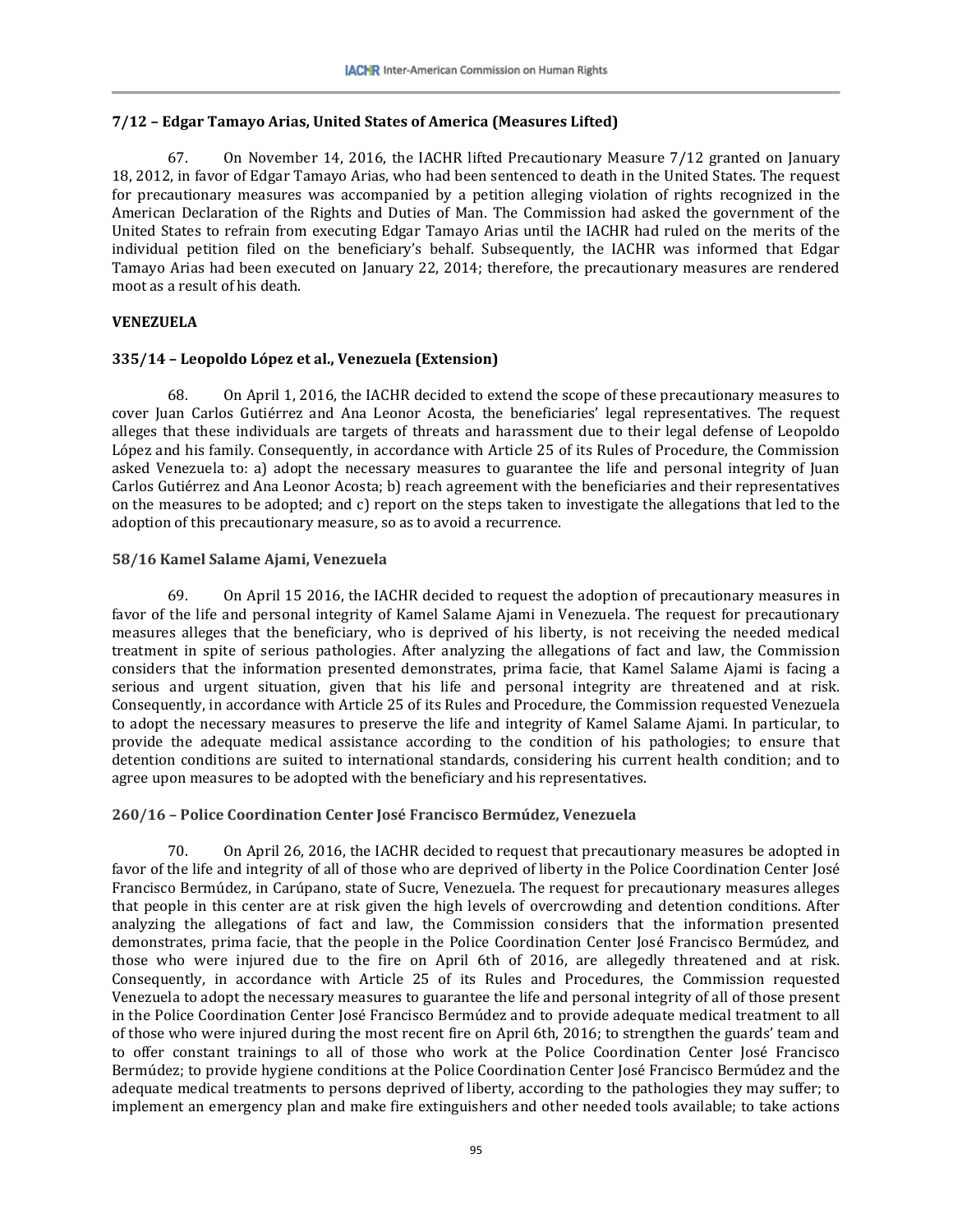to reduce overcrowding within the Police Coordination Center José Francisco Bermúdez; to agree upon measures to be adopted with the beneficiaries and their representatives; and to inform on the actions adopted in order to investigate the alleged facts that resulted on the adoption of a precautionary measure in order to avoid repetition.

### **413/16 – Lester Toledo et al., Venezuela**

71. On June 4, 2016, the IACHR decided to request that precautionary measures be adopted for Lester Toledo and his family, in Venezuela. The request alleges that Lester Toledo, a deputy of the Legislative Council of Zulia state, has been the target of a series of threats and acts of harassment due to his political position. Consequently, in accordance with Article 25 of its Rules of Procedure, the Commission asked Venezuela to: a) adopt the necessary measures to guarantee the life and personal integrity of Lester Toledo and his immediate family; b) adopt the measures needed to guarantee Lester Tolero's political rights, so that he can carry out his work as a deputy of the Legislative Council of Zulia and an opposition leader, without being subject to acts of harassment, threats, and violence; c) reach agreement with the beneficiaries and their representative on the measures to be adopted; and d) report on the steps taken to investigate the allegations that led to the adoption of this precautionary measure, so as to avoid a recurrence.

## **359/16 – Américo de Grazia, Venezuela**

72. On July 21, 2016, the IACHR decided to request that precautionary measures be adopted for Américo de Grazia, in Venezuela. The request for precautionary measures alleges that Américo de Grazia, a deputy in the National Assembly representing the state of Bolívar, is in a situation of risk because of conducting an investigation into the March 2016 presumed disappearance of miners in the town of Tumeremo, in the state of Bolívar. After analyzing the allegations of fact and law, the Commission believes that the information presented demonstrates, *prima facie*, that Américo de Grazia is in an urgent and serious situation, as his life and personal integrity are at risk. Consequently, in accordance with Article 25 of its Rules of Procedure, the Commission asked Venezuela to adopt the necessary measures to guarantee that Américo de Grazia can carry out his activities as a human rights defender without being subject to acts of violence and harassment for performing his duties; to come to an agreement with the beneficiaries and their representatives on the measures to be adopted; and to report on the steps taken to investigate the allegations that led to the adoption of this precautionary measure, so as to avoid a recurrence.

### **498/16 – Vasco da Costa, Venezuela**

73. On September 30, 2016, the IACHR decided to request that precautionary measures be adopted for Vasco da Costa, who is deprived of liberty in Venezuela. The request alleges that this individual is facing precarious conditions of detention and a lack of adequate medical care, even though he has a series of medical conditions that could cause serious damage to his health. Consequently, in accordance with Article 25 of its Rules of Procedure, the Commission requested that Venezuela: a) adopt the necessary measures to guarantee the life and personal integrity of Vasco da Costa, and specifically, provide him proper medical care, based on his medical conditions; b) ensure that the conditions in which Vasco da Costa is being held in custody are in line with international standards, taking into consideration his current state of health and in order to avoid the alleged conditions of isolation; and c) reach agreement with the beneficiary and his representative on the measures to be adopted.

# **701/16 – Vladimir Araque Hainal, Venezuela**

74. On October 21, 2016, the IACHR decided to request that precautionary measures be adopted for Vladimir Araque Hainal, who is currently incarcerated in Venezuela. The request alleges that in 2015 and 2016, this individual was diagnosed with "post-traumatic stress," "severe depression with suicidal thoughts," and a brain tumor. The information contained in the medical reports indicates that he requires a series of specific tests and treatments to more precisely determine and address his current health needs. Nevertheless, the petitioner has reported that several of the measures indicated by the respective specialists have not been properly implemented by the relevant authorities. Consequently, in accordance with Article 25 of its Rules of